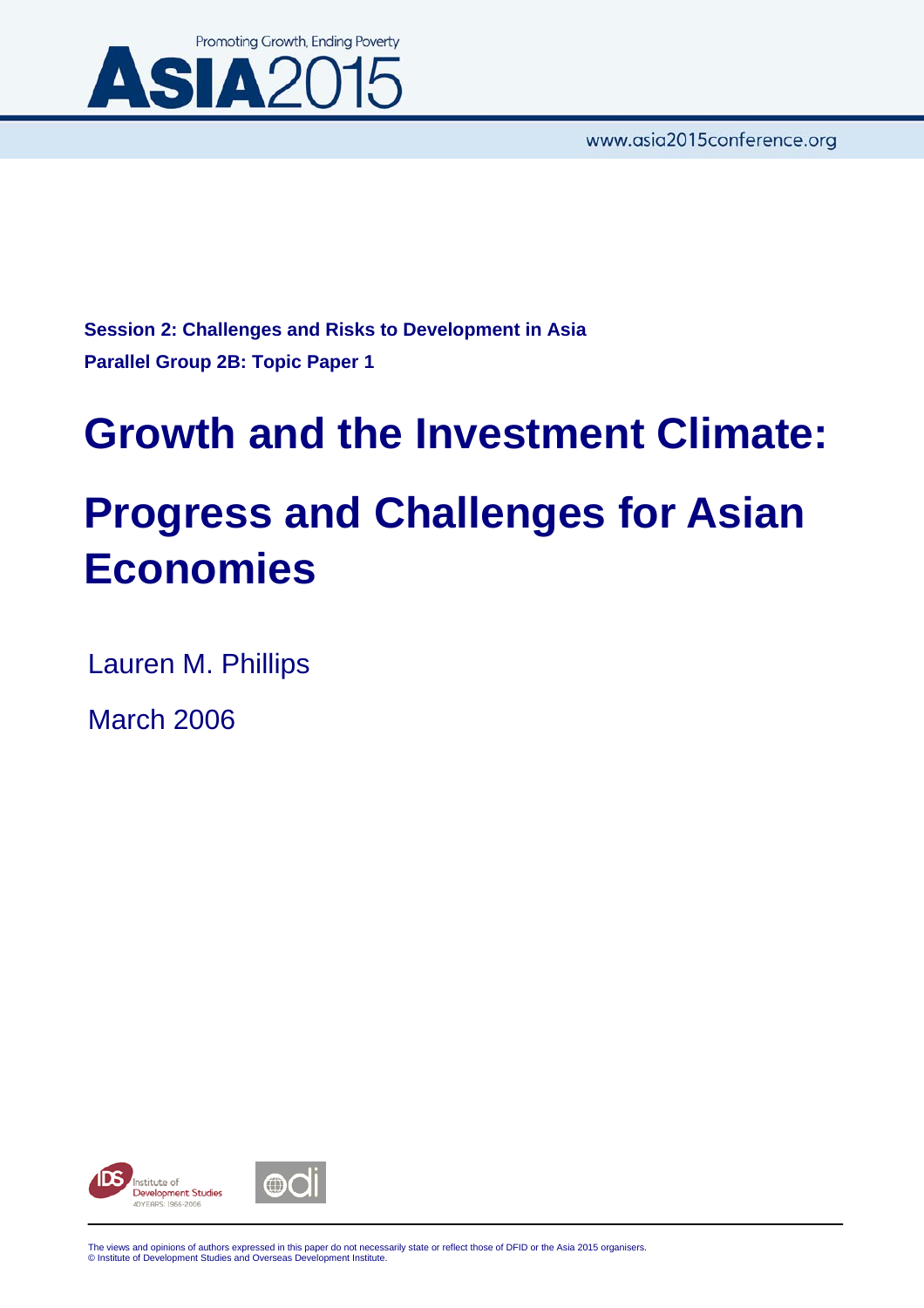

# **Growth and the Investment Climate:**

Progress and Challenges for Asian Economies<sup>1</sup>

# **1. Introduction**

Many Asian countries have been able to maintain rates of growth well above 6 per cent in real terms over the course of two decades. The Asian Development Bank reports that with the exception of Pacific developing countries, nearly all countries in Asia grew at more than 5 per cent in 2004 (Asian Development Bank 2005). Therefore one of the primary challenges for Asian governments and international partners in the coming decade is to ensure that growth continues in states where performance has been strong, and to increase growth in lagging regions and states where growth has been weaker.

The trend in high growth described above has been possible in part due to high investment levels by both domestic and international firms (see Table 1 for selected Asian economies gross investment rates). A key element to ensuring future levels of growth and improvements in growth rates in areas where it has been absent is to continue improving the conditions under which firms are able to invest and reap reward from their investments, or strengthening the investment climate.

|             | 2001 | 2002 | 2003 | 2004 | 2005 | Average |
|-------------|------|------|------|------|------|---------|
| China       | 38.4 | 38.8 | 42.1 | 43.8 | 43.6 | 41.3    |
| India       | 21.9 | 22.2 | 22.7 | 23.7 | 24.8 | 23.1    |
| Indonesia   | 19.3 | 19.0 | 18.9 | 21.0 | 21.4 | 19.9    |
| Malaysia    | 24.9 | 23.1 | 22.1 | 20.5 | 20.5 | 22.2    |
| Pakistan    | 15.9 | 15.5 | 15.3 | 15.6 | 15.3 | 15.5    |
| Philippines | 18.0 | 17.6 | 16.7 | 16.5 | 16.1 | 17.0    |
| Sri Lanka   | 22.3 | 21.1 | 21.9 | 24.9 | 27.1 | 23.4    |
| Thailand    | 23.0 | 22.8 | 24.0 | 25.9 | 29.5 | 25.0    |
| Vietnam     | 29.1 | 31.1 | 33.3 | 33.3 | 37.6 | 32.9    |

**Table 1:** Gross fixed investment in selected Asian countries (% of GDP), 2001–5

*Source*: Economist Intelligence Unit.

The investment climate is the broad set of political, economic, legal and physical factors which make a given country an attractive destination for foreign investment, and a place in which domestic entrepreneurs of all sizes and across industries are willing to invest. Thus, while the investment climate has many components, it is possible to subdivide the components into two primary sets of variables: governance and infrastructure. Governance refers to characteristics such as corruption, transparent judicial systems, favourable competition policy, etc. Infrastructure includes both hard infrastructure (irrigation systems, ports, roads, bridges, airports) and soft infrastructure (telephony, other technologies, etc.).

The views and opinions of authors expressed in this paper do not necessarily state or reflect those of DFID or the Asia 2015 organisers. 1

 $\frac{1}{1}$ Paper prepared by Lauren M. Phillips, Research Fellow, ODI.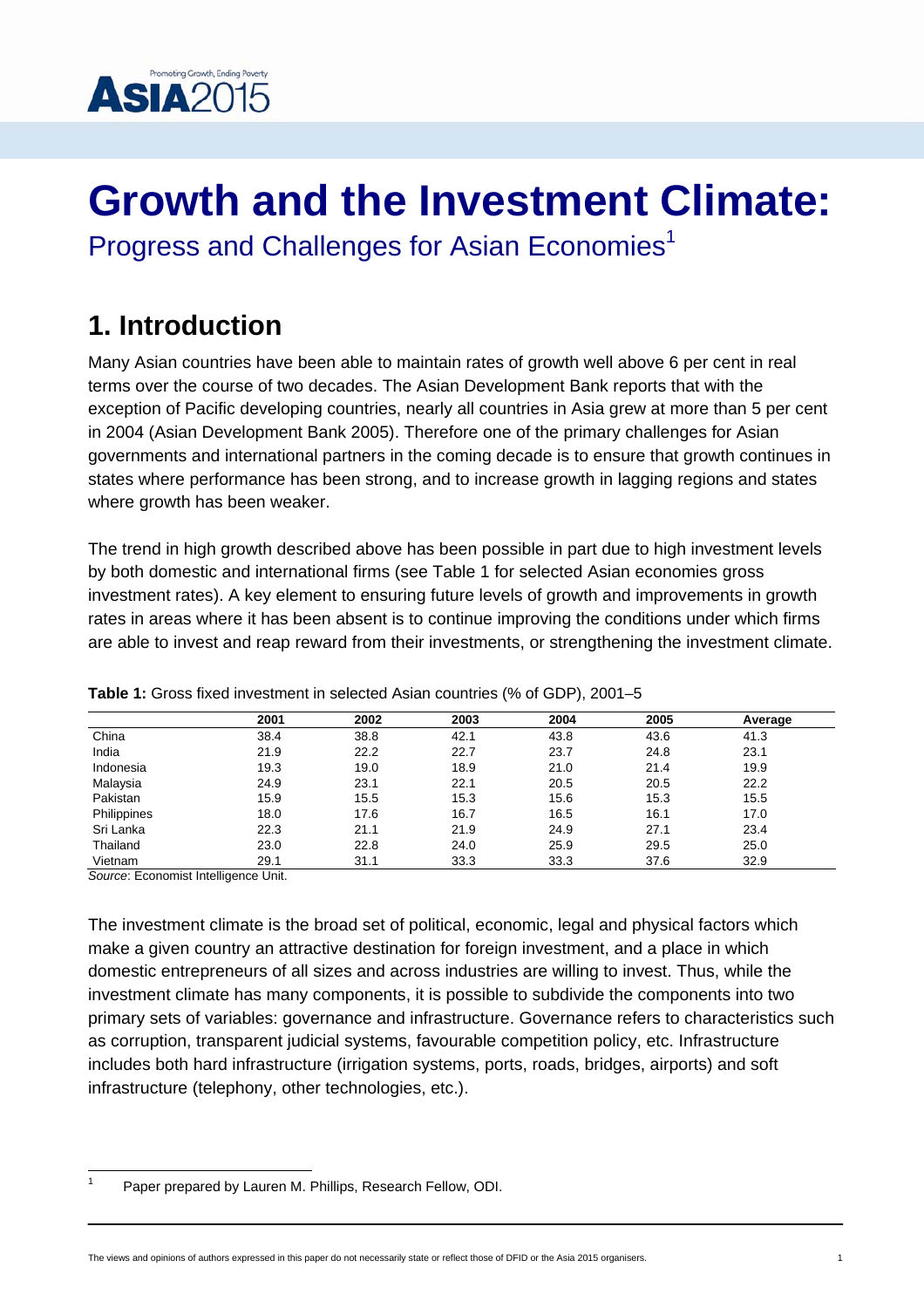

In a number of countries, the Asian growth experience challenges commonly accepted paradigms about the relationship between investment conditions and growth. For example, while the extensive literature on the investment climate places a strong emphasis on governance, many of the countries in Asia have experienced both high growth rates and high levels of investment in the past two decades despite levels of corruption and regulations which are inconsistent with 'best practice' as defined in the literature. Thus, parts of the Asian region demonstrate that achieving growth is certainly possible without implementing a comprehensive set of investment climate reforms. However, this observation fails to take into account that substantial rates of growth and productivity may have been lost by having such arrangements in place. Research detailed in this paper shows that incremental improvements in the investment climate have a strong impact on growth rates.

It is also worth noting that when looking at the micro data on the investment climate in the Asian region as a whole, there are few trends which appear to be consistent across the region. The investment climate varies dramatically among Asian countries as well as between cities, regions and industries. One of the few general features of the data is that the investment climate in South Asia has more infrastructure and regulatory barriers than does the investment climate in Southeast and East Asia (Rahman 2005). There is also indication in the micro data that two 'priority' components are the time it takes to get business done in many parts of Asia and severe infrastructure based constraints in some countries, regions and cities.

This paper seeks to evaluate the current progress on creating a favourable climate for investment in Asia. The first section is a conceptualisation: it offers a definition of the investment climate and discusses individual components, looks at the empirical links between growth and the investment climate and raises the question of whether investment climate policy should be centralised or decentralised. The second section looks at how challenges to doing business vary across types of firms (from small family farms and other small enterprises to large domestic and multinational firms). The third section analyses the micro data on the investment climate in Asia. The final section takes a pragmatic approach to the investment climate by analysing the constraints and political economy costs of implementing investment climate as well as outlining potential partnerships which can be built both within the Asian region and among Asian governments and international agencies to facilitate evaluation and reform of the investment climate.

# **2. Conceptualising the Investment Climate**

# **2.1. Defining the Investment Climate**

The first necessary step in a discussion of the impact of investment climate improvements on growth and poverty reduction is to provide a definition of the concept. Definitions are generally broad, though relatively consistent among authors. The World Bank's 2005 World Development Report (WDR) entitled *A Better Investment Climate for Everyone*, states: 'The investment climate reflects the many location specific factors that shape the opportunities and incentives for firms to invest productively, create jobs, and expand' (World Bank 2005: 2). A more specific definition arises from Dollar et al., where economic fundamentals and hard infrastructure are left out: 'The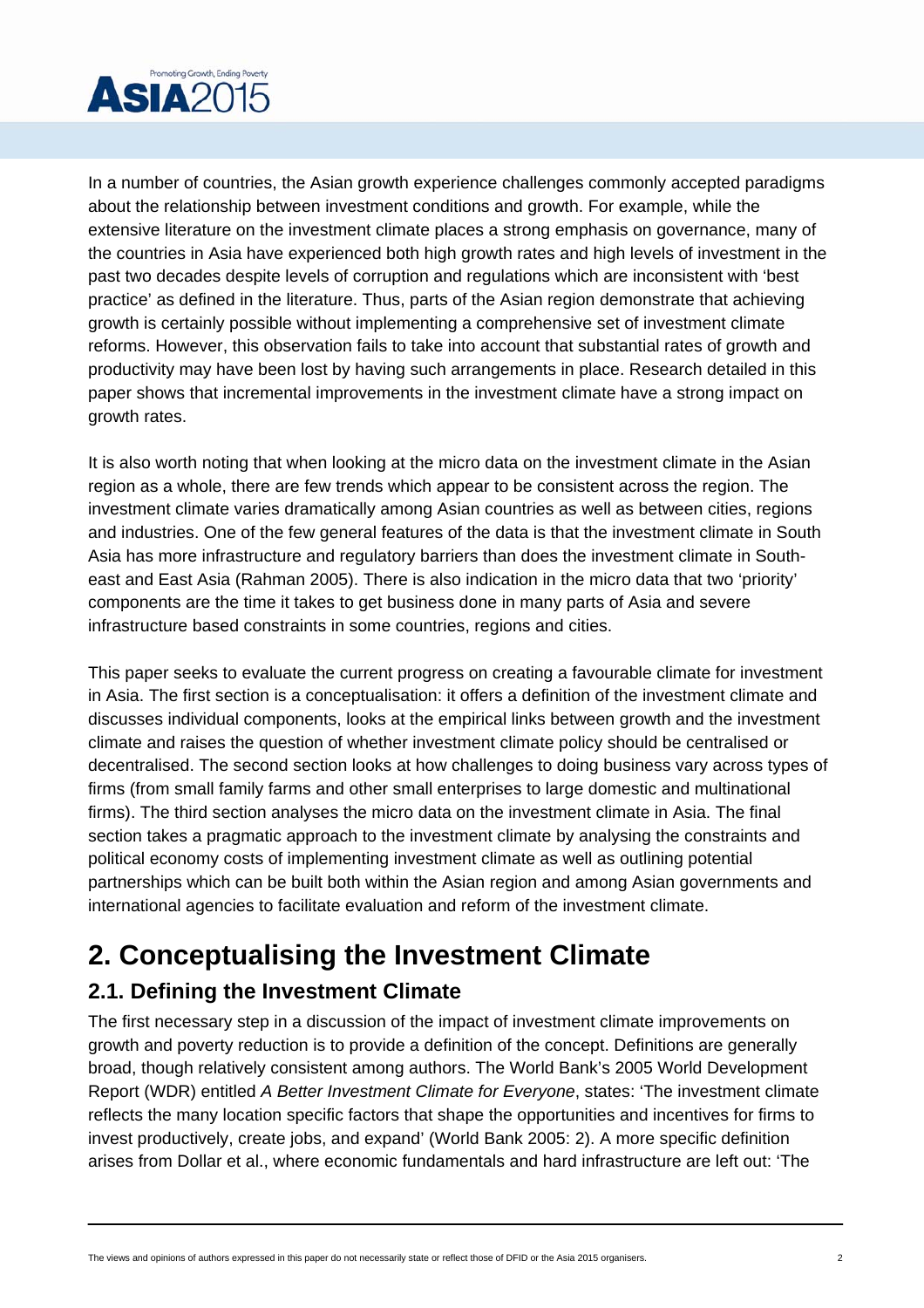

institutional, policy and regulatory environment in which firms operate – factors that influence the link from sowing to reaping' (Dollar et al. 2003: 2).

The behaviour of the government is central to both of these definitions as policy choices help to define the contours of the investment climate. As such, the concept of the investment climate is strongly linked to studies which emphasise the importance of governance, high quality institutions and social infrastructure in generating growth. Generally, the preconditions to growth summarised by the concept of a healthy investment climate include: economic and political stability, rule of law, adequate infrastructure, tax and regulations conducive to doing business, labour policies and access to finance, about which more is said in the bullet points below which are subdivided into governance and infrastructure categories. This list overlooks the importance of other factors, such as skill levels and education of the workforce and existing conditions, such as geography and access to international markets in competitive products, but is a broad concept.<sup>2</sup>

### **2.2. Governance Components**

- *Macroeconomic and political stability* is the broadest component of the investment climate (and the one that is arguably the least directly driven by concerns for promoting and maintaining investment); it is the economic and political context in which firms are investing. The Investment Climate Surveys (ICS) suggest that policy uncertainty and macroeconomic instability together account for more than half of firms' concerns about the investment climate (Figure 1).
- *The strength of the legal system* reinforces perceptions of political stability and reaffirms property rights by giving investors recourse for contestation.
- *Corruption* can also undermine growth and incentives to participate and invest in the formal economy. Again, however, there are counterexamples in the Asian region in which systems of political economy organisation which have been classified by external observers as 'corrupt' or 'crony-istic' have actually had a positive impact on growth rates and investment incentives.
- *Regulations* cover things as diverse as the facility with which companies can start and close a business, to tariff and customs regulations. A healthy investment climate is not driven by reduction in regulation per se, but rather appropriate regulation that can be implemented without decreasing investment incentives or unduly increasing costs (Stone 2005). *Tax* forms one significant part of the set of regulations facing businesses, as seen in Figure 1. Reform of tax structures and administration helps to minimise compliance costs and therefore encourage investment – and thus the purpose of tax reform is not simply to reduce the tax burden but rather to design appropriate taxation for different types of business and industry. *Competition* also conditions the quality of the investment climate: inappropriate/excessive regulation, and a lack of competition arising from the action of either business or government, can reduce the

 $\frac{1}{2}$  One issue that is generally not included in the investment climate but is critical to the incentives to invest and returns for all types of firms are geographical issues such as the benefits that accrue to firms through clustering and agglomeration. There is a large sub-field of economics literature on this topic, which will not be reviewed here. However, it is important to consider the investment climate within broader discussions of urban planning and geography.

The views and opinions of authors expressed in this paper do not necessarily state or reflect those of DFID or the Asia 2015 organisers. 3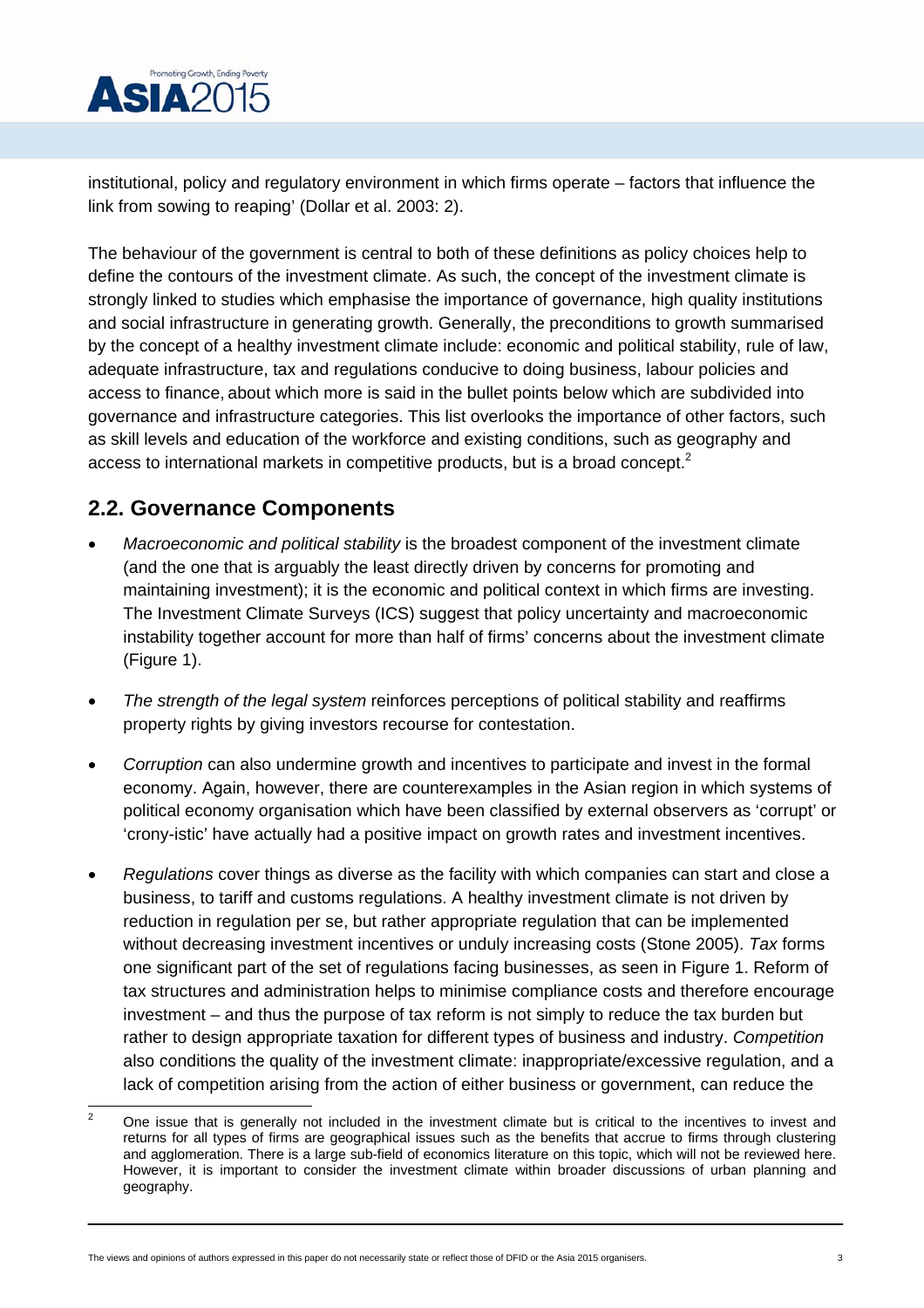

incentive to invest. *Labour* policies are partially conditioned by regulations – such as the time it takes to hire and fire an employee – but also deal with more social considerations, such as the skill and diversity of the workforce (including gender).



**Figure 1:** Policy uncertainty and macroeconomic instability dominate firms' concerns

### **2.3. Infrastructure Components**

- *Infrastructure* is also a basic and critical element of the investment climate and can be usefully divided into 'hard' infrastructure such as the quality of roads, irrigation, ports and airports and 'soft' infrastructure such as the quality of provision of electricity, water and telephony. Both categories are critical to production and trade within and beyond borders, and infrastructure often appears among the top three barriers to investment in assessments (particularly in the South Asian context).<sup>3</sup> Technology is an essential part of increasing the functionality of soft infrastructure – for example, wide spread use of mobile telephony, a cheaper alternative to lying extensive land line cables, have provided those in rural areas with needed access to information.
- *Financial systems* are also critical to investment. A functioning financial sector encourages investment by mobilising savings as well as permitting investors to manage risk. The financial sector also plays a crucial role in poverty reduction: 'Financial sector development can also reduce poverty. First, it has an indirect effect, through the positive impact on growth It can also have a more direct impact to the extent that it results in increased access to financial services for the poor' (Ellis 2005: 1). Access to a savings account, to credit, to insurance, and to remittances, also reduces vulnerability by allowing households to better manage fluctuations in income, and enables poor people to invest in essential services like health and education.<sup>4</sup>

<sup>-&</sup>lt;br>3 Additionally, infrastructure is both a part of the investment climate and is itself influenced by the investment climate: a poor investment climate, particularly a defective regulatory framework, can discourage private investment and public-private partnerships in infrastructure. 4

One particular way in which countries can ensure that the smallest borrowers in rural areas have sufficient access to credit is by encouraging the development of microfinance credit organisations. Microfinance has been shown to increase household incomes and allow for income diversification. In some cases, e.g. the Grameen Bank in Bangladesh which was one of the first of its type, microfinance has also played a strong role in the empowerment of women. The World Bank estimates that in 2002 there were more than 1,000 microfinance organisations operating in the world, lending a total of US\$3.5 billion to 30 million borrowers (World Bank 2005: 120). Access to microfinance is particularly important in the rural and agricultural context.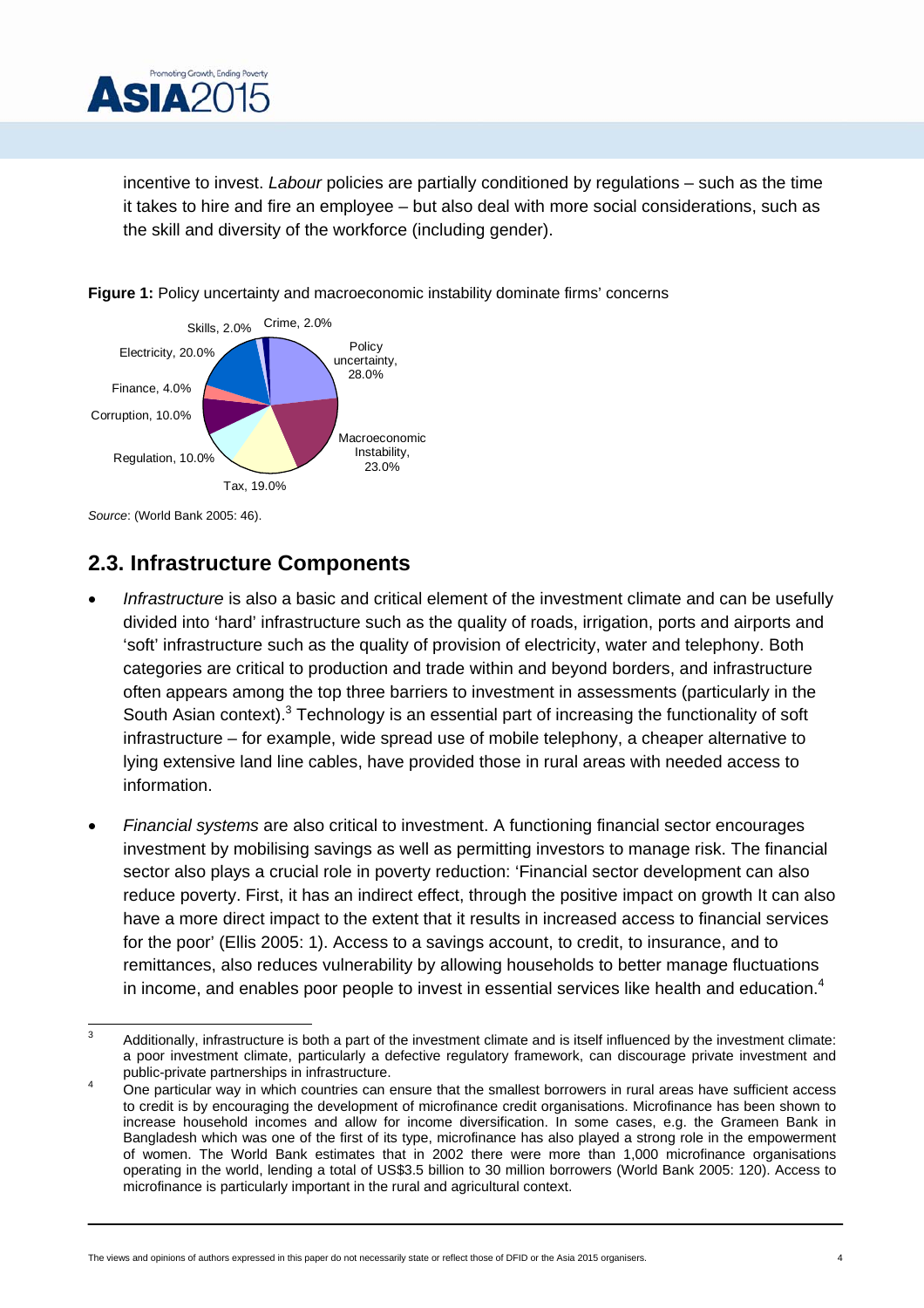

# **2.4. The Empirical Relationship between the Investment Climate and Growth**

What empirical evidence exists to demonstrate a clear and positive link between a conducive climate for investment and economic growth (and perhaps, poverty reduction)? Most studies (including those by the World Bank) have sought to demonstrate that the quality of the investment climate contributes to growth via its role in determining total factor productivity (Dollar et al. 2003). Total factor productivity (TFP) is by definition the residual growth not explained by changes to capital or labour, and is a notoriously difficult concept to measure accurately. Recent work has attempted to proxy for TFP with the quality of a country's institutions, such as security of property rights or rule of law. As such metrics are related to the investment climate, the investment climate is related to growth. An additional link between the investment climate and growth comes in through discussing the impact of foreign direct investment (FDI) on growth, and the link between the investment climate and increased FDI. Finally, there is a link between functioning and accessible agricultural markets, growth and poverty reduction: improved agricultural productivity also stabilises and reduces the price of food, and most critically, has particularly strong linkages to growth in non-farm sectors.

To provide some examples of the links between growth and the investment climate in Asia, a recent study by the McKinsey Global Institute<sup>5</sup> estimated that gross domestic product (GDP) growth in India could be increased by more than 4.0 per cent a year by implementing reforms to the investment climate. In particular, the study suggested that the current growth trajectory of 5.5 per cent could be increased in the following increments: reform of sector-specific regulations (1.6 per cent), resolving land market issues (1.0 per cent), reducing unequal enforcement of laws and the 'informality trap' (1.0 per cent), reducing government ownership (0.7 per cent), and other (including reforms to the labour market, education sector and infrastructure) 0.3 per cent, for a total of 10.1 per cent potential growth (Palmade 2005: 3).

# **2.5. Centralised or Decentralised Investment Policies?**

A question directly related to the above is whether governments should conceive of the investment climate in a unified way (a centralised investment climate policy) or as a series of individual policies which together create an investment climate (a decentralised policy). The World Bank argues that the greatest utility from the investment climate concept may come from thinking about such concepts as a 'package,' where all elements are considered as part of the overall investment climate as analysed by firms deciding on investment priorities (World Bank 2005: 56). This is in part because a disaggregated strategy runs the risk of creating destructive national competition between cities or regions that are attempting to attract investment via tax incentives and other fiscal means (see for example the extensive literature on the 'guerra fiscal' or fiscal wars between Brazilian states in the 1990s including Serra and Afonso 1999 and Castanhar 2003). Additionally, building up an investment policy through individual initiatives may increase the potential for entrenching special interests and therefore increase resistance towards future reform. More is said about the political economy of investment reform in section 4.

The views and opinions of authors expressed in this paper do not necessarily state or reflect those of DFID or the Asia 2015 organisers. 5

<sup>—&</sup>lt;br>5 An arm of the multinational consultancy group.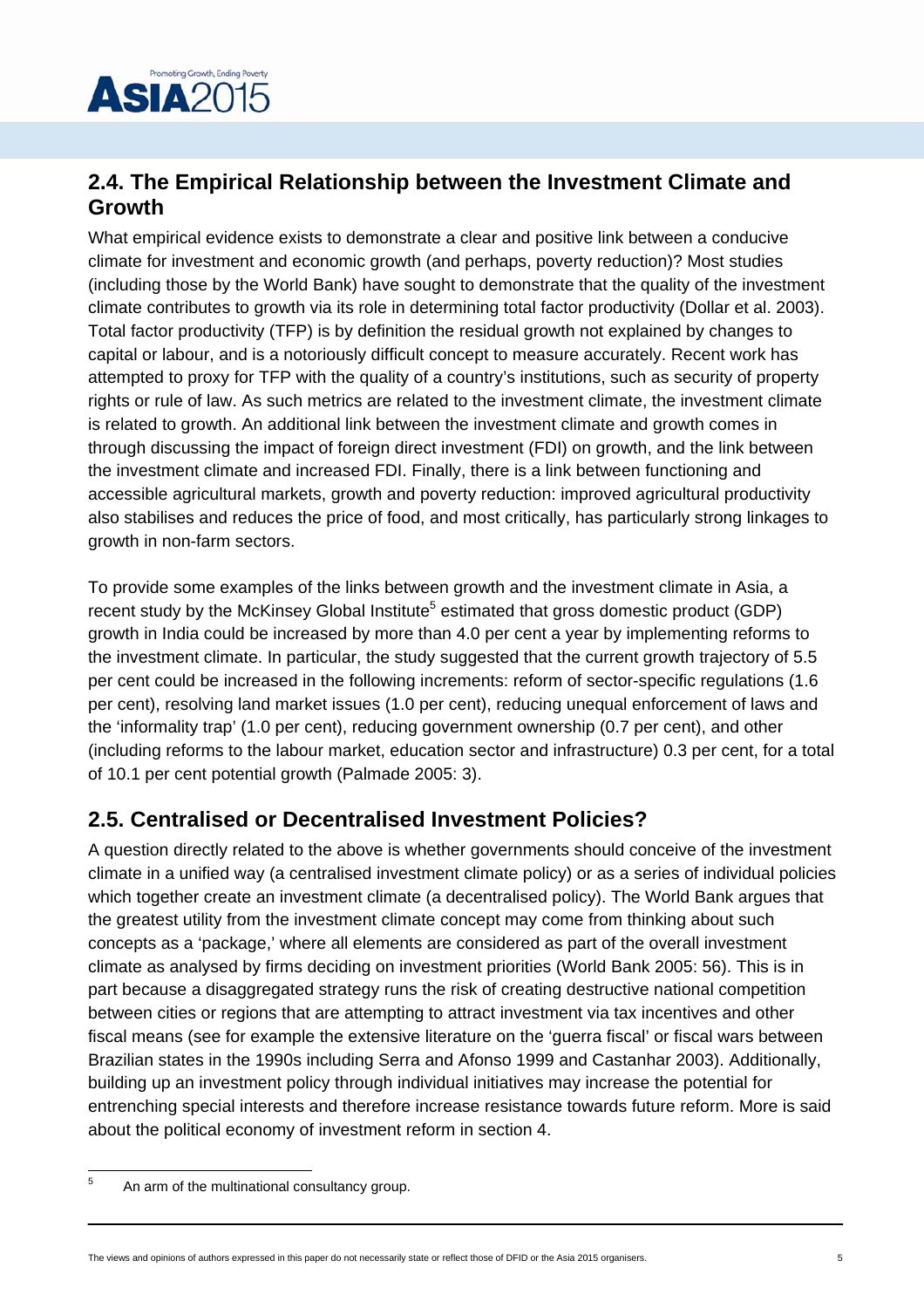

# **3. Asian Examples of Improving the Investment Climate**

The investment climate as described above matters for many types of investors: large domestic firms and multinationals as well as small, medium and micro-enterprises (including rural workers such as farmers) rely on a healthy investment climate to make business decisions and in turn generate growth. However, the challenges facing firms often vary. This section not only seeks to identify challenges across types of firms, it also provides case studies of successful efforts in Asia to improve the investment climate. Case studies are useful in identifying strategies which have been successful in one context, though 'There are no universal "best practice" routes for working with private business to deliver … services' (DFID 2005a: 12), and thus each case should be evaluated in its own right.

# **3.1. Asian Investment Climate in the Agricultural and Rural Context**

Gains to agricultural productivity reduce poverty by lowering food prices, raising farmers' incomes (despite market adjustment from increasing output) and creating employment opportunities (DFID 2005b). There is little evidence that other sectors can replace agriculture in its primary growth role in areas and regions that remain at a low level of development. Evidence from Asia shows that livelihoods were highly diversified before the Green Revolution, but it took dramatic changes in agricultural technology and productivity to make any significant in-roads into poverty levels. Thus, providing a positive investment climate for agricultural and other rural workers is central to supporting growth and poverty reduction in developing countries.

The primary vectors through which the investment climate impacts on the level of agricultural productivity are: the existence of adequate infrastructure and communication networks; the extent to which transaction costs are minimised and policies are coherent and coordinated; access to finance, and particularly to short-term seasonal credit; and access to land and secure property rights (DFID 2005b). Skills and access to information and technology (e.g. mobile phones and fertilizers), as mentioned in the previous section, are also critical, particularly in lagging regions where there are few opportunities to raise productivity levels. There is some risk that general surveys on the investment climate may not accurately or sufficiently capture the challenges faced by farmers and other rural workers – necessitating a more in depth look at the links between investment climate and agricultural growth. An important further factor is the extent to which farmers face risk attributable to variations in weather, prices and the incidence of pests and diseases. Markets (in, e.g. insurance) are typically too weakly developed in many parts of Asia to allow protection against these risks, and the higher their perception of risk, the less willing are farmers likely to be to invest. There is therefore a major policy opportunity in stimulating insurance and related markets, and in providing infrastructure which reduces risk, such as gravity irrigation.

Increases in agricultural production in Asia have been striking since the Green Revolution of the 1960s: between 1961 and 2001, annual production of cereals in Asia increased from 309 tonnes 962 million tons due primarily to increases in land productivity: yields rose from an average of 1.2 to 3.3 tons per hectare while farmed land increased only 40 per cent (DFID 2005b). Secure property rights and support from governments have been central to making such gains possible: for example, at the start of the Green Revolution, India started investing in roads, education,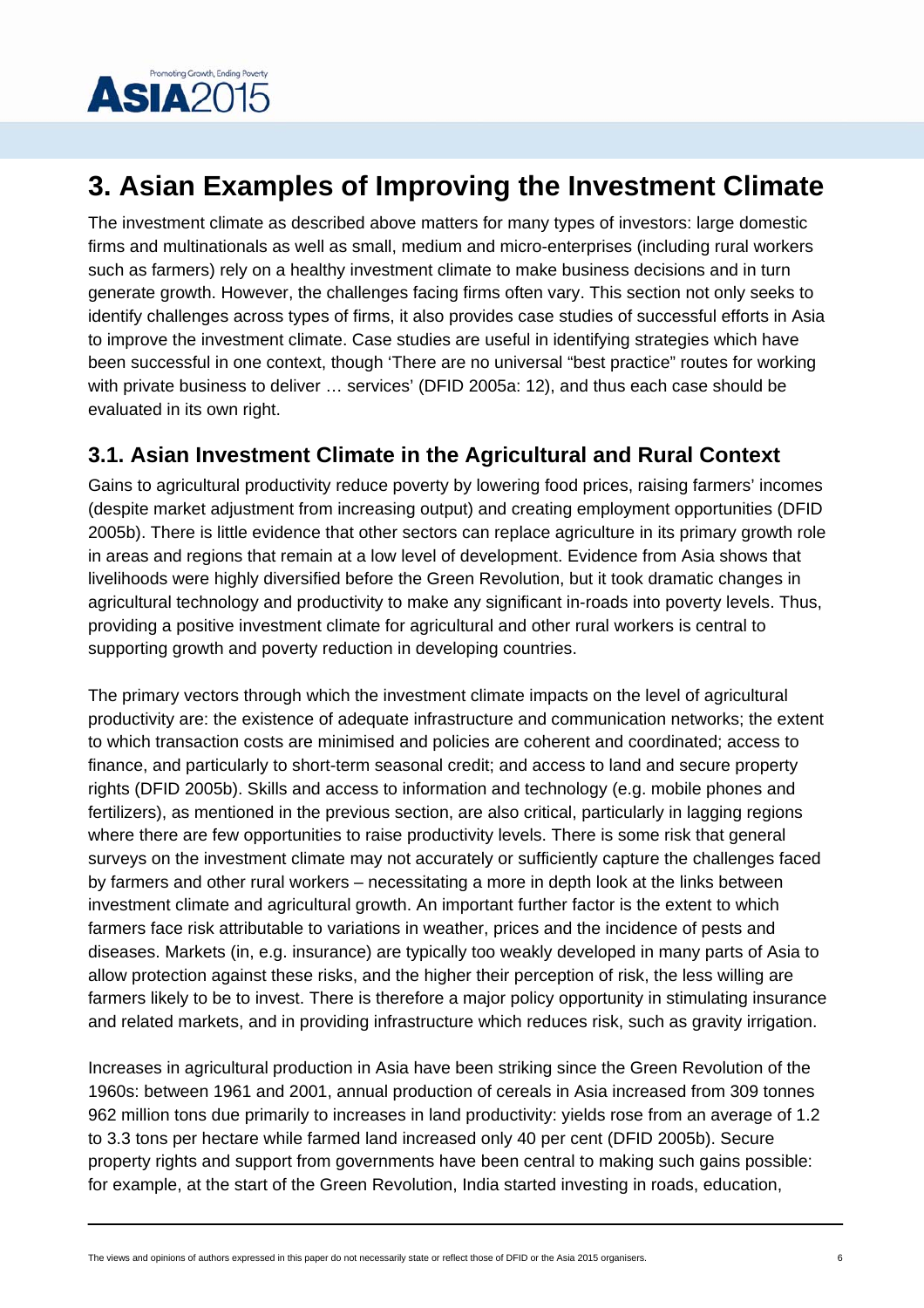

irrigation infrastructure and agricultural research generating growth in the economy (DFID 2005b: 30). Similarly, in the early 1980s, Thailand began a 20 year project to title farmland in order to enhance farmers' access to credit and create secure property rights to generate incentives for long term investment. World Bank evidence demonstrates that this process was successful both in the number of people who were registered (increasing from 4.5 to 18 million) and in terms of increasing productivity on titled land (World Bank 2005: 83). Some recent attempts to increase farmers' access to credit in India are outlined in Box 1.

#### **Box 1:** Enhancing access to finance in rural India

The Kisan Credit Card, offered by commercial, rural and cooperative banks, is a technological innovation in providing credit to the agricultural sector in India, including small farmers. Since its introduction in 1998–9, some 31.6 million cards had been issued by April 2003. Though not truly credit cards, the cards have advantages for borrowers and lenders. They make it easier to get credit and renew loans, once the initial screening has been done. They reduce the number of visits to branches, and they increase the operation of accounts at designated supply branches.

The increasing sophistication of financial markets is helping farmers smooth their incomes in the face of fluctuating prices and harvests. Fledgling futures markets are allowing them to fix the prices they will receive in advance. Innovations in insurance are allowing them to protect themselves from losses caused by poor weather. The payouts are based on an index measuring local weather, which allows an objective determination of the payout and maintains farmers' incentives to maximise their output despite poor weather.

*Source*: The World Bank. World Development Report 2005:120 'Expanding access to finance in rural areas – new approaches in India'.

Nonetheless, significant challenges remain for improving the investment climate for Asian agricultural producers. Agricultural productivity is still low in many parts of Asia, trapping people in slow growth and poverty. In these still poor areas, there is evidence that no other sector will have the same impact on employment, linkages to non-farm growth and poverty reduction. Additionally, aggregate food sufficiency in Asia overlooks significant hunger in persistent pockets of poverty. In many of these regions, growth in basic staples is critical to ensure household food security via affordable agricultural workplaces. Making an effort to improve the investment climate for farmers is critical as failing to improve the investment climate in rural and agricultural producing regions of Asia could lead to rising levels of inequality in society and between sub-regions; a weakening of agricultural growth, with subsequent slowing of the overall pace of economic growth and poverty reduction; poor management of natural resources, compromising productivity and future growth; and increasing incidence of resource-related conflict; and/or increased food prices and subsequent increases in hunger and malnutrition.

### **3.2. Non-agricultural Domestic Enterprises in Asia**

The investment climate has strong impacts on domestic firms of all sizes – from small enterprises to large corporations. Many of those engaged in private sector work in Asia as well as other parts of the developing world work in small and medium sized enterprises (SMEs), which 'are often considered the heart of a developing country's entrepreneurship – the source of its new employment and productive investment, and the basis for its growth and elimination of poverty' (DFID 2005a: 9). Challenges in the investment climate fall disproportionately on micro, small and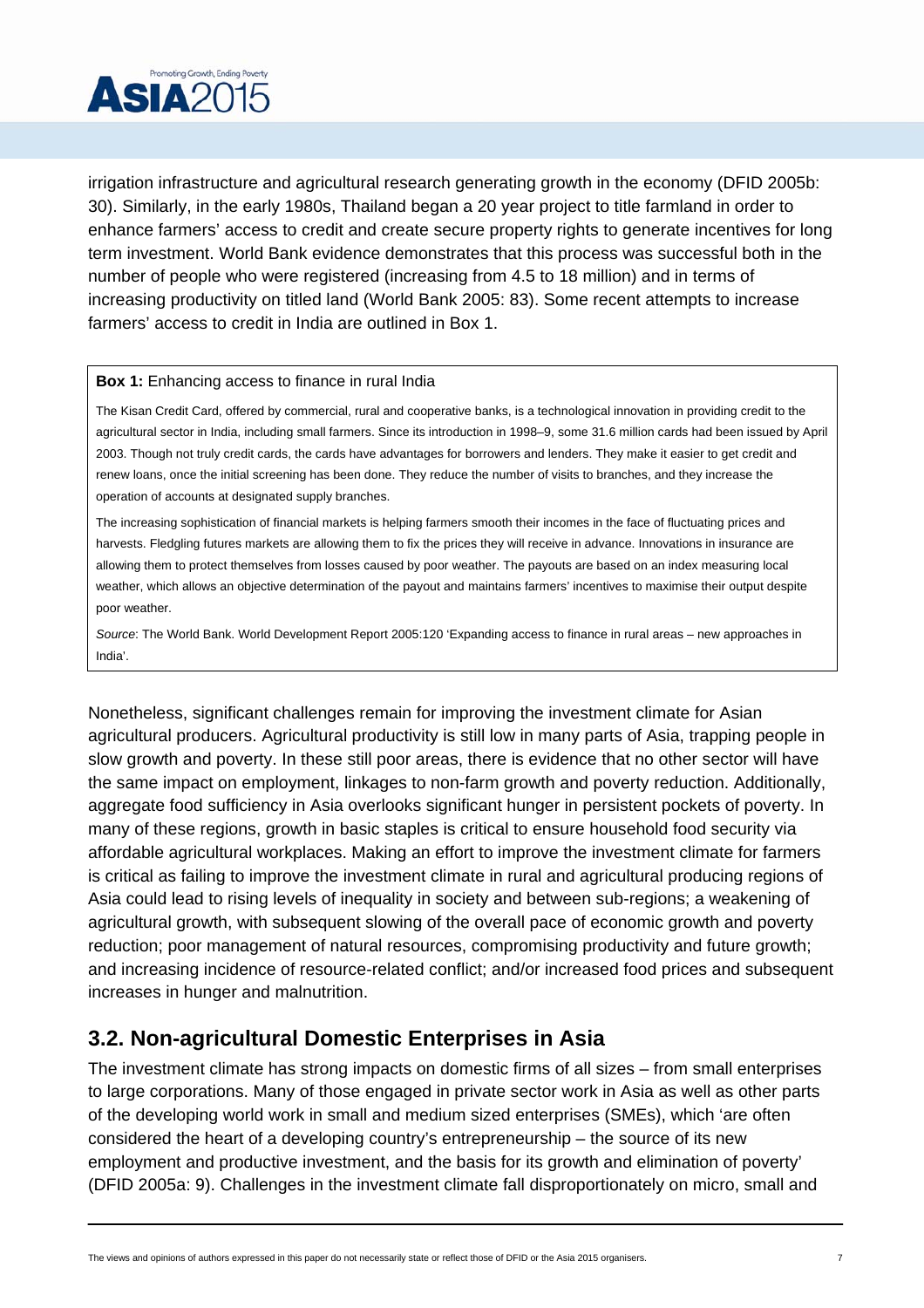

medium sized enterprises, where regulatory burdens tend to be high, which in turn reduces incentives to invest or become part of the formal market (DFID 2005a).<sup>6</sup>

In Asia, as is demonstrated in the following section, there is great variation between the burdens on small and medium sized enterprises to do business; though progress has been made in some countries (see Box 2 on Vietnam). Reducing restraints on small producers creates a solid base for economic growth, and this is more directly related to the lives of poor people than larger companies in many cases.

**Box 2:** Vietnam's easing of small business restrictions

Since the late 1990s, Vietnam has been moving towards better macroeconomic stability and investment climate specific reforms such as easing business restrictions for SMEs. It entered into the Asia-Pacific Economic Cooperation form and is committed to enter the ASEAN Free Trade Area by 2006.

Most significant has been Vietnam's entry into a bilateral trade agreement with the USA in December 2001, followed by the completion of agreements on economic reform with the IMF and World Bank.

The ease of Vietnamese restrictions on small businesses in 2001 has led to rapid growth in Vietnam as millions of small subsistence farmers move into more efficient and productive endeavours (e.g. to farm coffee or prawns, or as labour in textile plants and shoe factories).

*Sources*: *The Economist* (26 November 2005) 'Changing Gear'. US State Department, '2005 Investment Climate Statement: Vietnam'.

Large domestic companies are also significant drivers of macroeconomic growth, make up a large percentage of GDP, act as sources of employment in both cities and rural areas (e.g. factories in more rural Chinese regions) and are providers of foreign exchange through their links to the international markets. Such companies are generally in competition with multinational firms, both within their home markets, and in export markets. As such, the investment climate, and particularly elements of the investment climate which are linked to the outside world such as tariff and customs regulations and the state of ports and airstrips are especially important to large domestic companies. As briefly noted before, many Asian governments (particularly in East Asia) have historically chosen to prioritise these types of firms so as to increase their competitiveness vis-à-vis multinationals through various industrial policy tools. Such initiatives to improve the investment climate for large domestic enterprises need not be specifically designed to prioritise domestic over foreign business. One example is contained in Box 3 on a recent initiative to provide venture capital for Chinese entrepreneurs.

The views and opinions of authors expressed in this paper do not necessarily state or reflect those of DFID or the Asia 2015 organisers. 8

<sup>—&</sup>lt;br>6 Many small and medium sized enterprises in Asia are rural or agricultural based enterprises, and thus there is significant overlap between these two groups.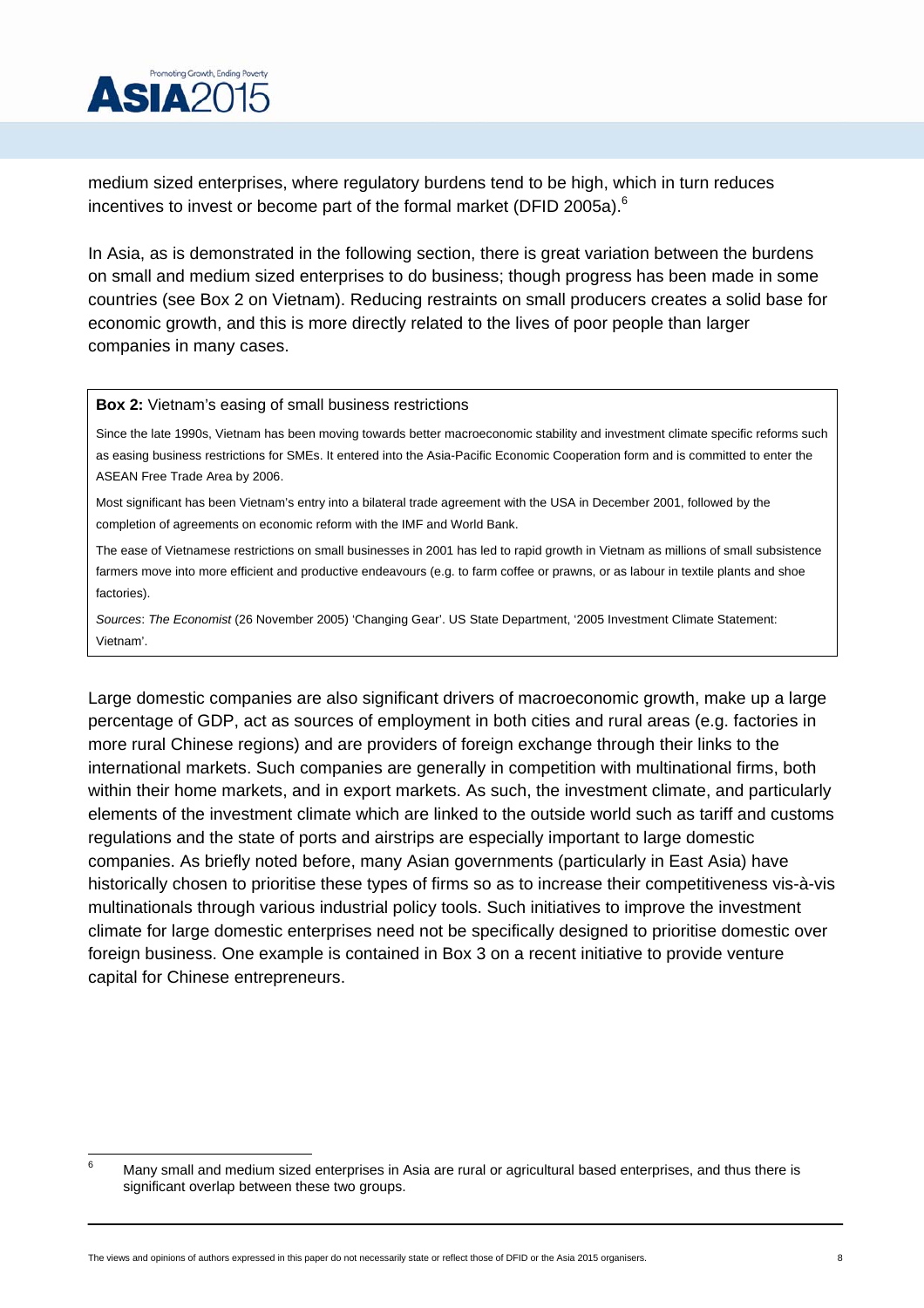

#### **Box 3:** China encourages domestic venture capitalist fund

China has launched a drive to create a domestic venture capitalist industry to fund companies in high-growth sectors such as technology. The move is likely to increase competition and reduce returns for foreign private equity groups.

The initiative by the National Development and Reform Commission, China's chief economic planning body, is designed to foster home grown venture capitalists by offering them better tax treatment and easier exit routes than foreign rivals.

The NDRC's rules encourage local governments to provide direct investments, loans and debt guarantees to domestic venture capital funds, which will be required to have only Chinese nationals among top management and investors.

The measures, expected to come into force in March 2006, could help address the funding problems of most Chinese small companies, which are regularly shunned by state banks who favour government-owned enterprises.

*Source*: *Financial Times* (23 November 2005) 'Move to boost Chinese capital'.

### **3.3. The Investment Climate and Multinational Corporations in Asia**

The final sector to which the investment climate is a central concern is multinational corporations investing in Asia; which continue to increase in number. The investment climate is central to determining the flows of foreign direct investment, for example, which is a major source of GDP growth and foreign exchange earnings. FDI also encourages an increase in exports in many cases, and can lead to technology transfer to host countries. Within Asia, there is some difference between the attractiveness of individual countries for inflows of foreign direct investment. While China was the largest receiver of FDI in the world in 2003 (overtaking the USA), East Asia and South-east Asia in general receive a high proportion of FDI relative to their economic size than is warranted – i.e. the ratio of East Asia's global FDI inflows to its share of global GDP is greater than one, and is in fact 1.54. The same metric for South and West Asia, in contrast was far below one: 0.37 and 0.31, respectively (Rahman 2005).

Asian governments have implemented an array of policies designed to attract FDI, with varying degrees of success on both economic and social indicators.<sup>7</sup> One policy tool used by many governments in the Asian region is the signing of bilateral investment treaties (BITs) which provide protection to multinational investors. Bangladesh, Hong Kong, India, Indonesia, Korea, Laos, Malaysia, Nepal, Pakistan, Philippines, Singapore, Sri Lanka, Thailand and most recently Vietnam have signed BITs with the UK and numerous other governments (UNCTAD 2000). In theory, BITs should act as a commitment mechanism, by which developing countries commit themselves to 'safe' treatment of foreign investment, in turn increasing the amount of investment a country with otherwise weak institutions or weak credibility receives. However, there is a trade-off between the stability provided for investors by BITs and their constraint on governments (especially during times of economic and financial crises) and empirical evidence on the impact of BITs on attracting investment has been mixed. Some researchers have found that the attraction of FDI is positively linked to signing BITs, but that BITs act as a complement rather than a substitute for strong political and legal institutions (Hallward-Driemeier, 2003; Tobin and Rose-Ackerman 2005). Others have found a strong relationship between signature of BITs from certain home countries (e.g. the USA) and FDI flows (Salacuse and Sullivan 2005).

The views and opinions of authors expressed in this paper do not necessarily state or reflect those of DFID or the Asia 2015 organisers. 9

<sup>-&</sup>lt;br>7 For example, in China, previous laws which privileged foreign investment in eastern coastal regions have enhanced inequality with western provinces and rural areas.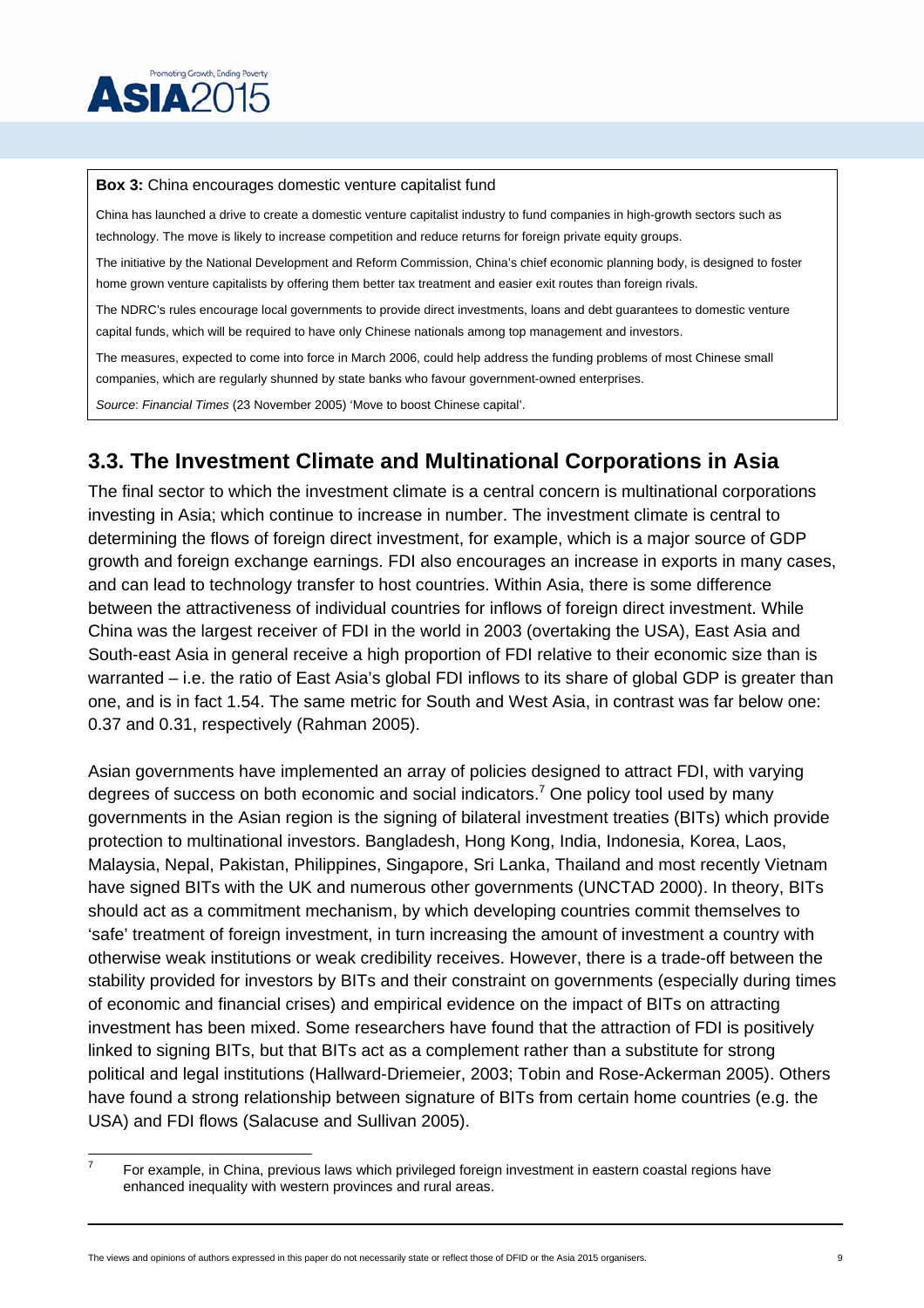

Individual Asian governments have also undertaken tax and regulatory reform to create incentives for both international and domestic investment; one such example is available in Box 4 on Singapore.

#### **Box 4:** Singapore's e-government initiative

Advances in information technology, including the Internet, are paving the way for investment climate improvements that reduce demands on public administration, enhance transparency, and easy compliance burdens on firms.

The e-government initiative launched by Singapore in 2000 included business registration and licensing procedures. It provides an online application system for business registration and licensing and a one-stop online application system for certain special licenses that previously required separate submissions to as many as 12 regulatory authorities.

The integrated approach reduced the cost of incorporating a new company from anywhere between US\$700–20,000 to a flat fee of US\$175. What used to require two days now requires less than two hours. Streamlining the submission process for construction permits saves applicants more than US\$260.

*Source*: The World Bank. World Development Report 2005: 54 'E-government and investment climate'.

# **4. Analysing the Current Investment Climate in Asia**

A more systematic view of the Asian investment climate can be obtained by analysing sources for detailed empirical information about cross-national differences in the investment climate. Two such studies have been gathered by the World Bank: the Investment Climate Surveys (ICS) and the Doing Business Surveys (DBS). The two differ in terms of the sources of data, types of issues covered and periodicity.<sup>8</sup> The ICS covers fewer countries as well (10 as opposed to 18). Using these two data sources in addition to some private sector estimates of business climate (e.g. the Economist Intelligence Unit or EIU) provides a good initial picture of how far Asian economies have gone in creating a conducive investment climate, and helps to identify areas in which challenges remain. That said a serious failing of the surveys is that they often fail to accurately reflect challenges faced by rural and agricultural firms in particular.

As noted in the body of the paper, the investment climate in Asia can generally be subdivided regionally – East Asia has implemented more 'best practice' measures than South Asia, increasing the overall strength of the investment climate, though there are substantial differences within these regions. As one author notes: 'South Asia imposes some of the highest regulatory obstacles to running a company in the world, second only to sub-Saharan Africa in the overall difficulty of doing business' (McLeish and Martin 2005: 1). Nonetheless, the authors note that it is relatively easy to start a business in South Asia given the lack of minimum capital requirements and procedural hurdles. While these trends tend overall, there is significant variation among countries even within Asian sub-regions, among elements of the investment climate within single countries, and even

<sup>-&</sup>lt;br>8 While ICS analyses an array of variables through firm based surveys and categorises information in terms of size of enterprises, as well as looking for differences within countries (by cities or regions), the DBS is compiled by interviewing legal, tax and finance professionals based in large business centres (generally national capitals) about the time and monetary costs of setting up and conducting business. It has been conducted and revised with greater frequency, given the easier access to data involved.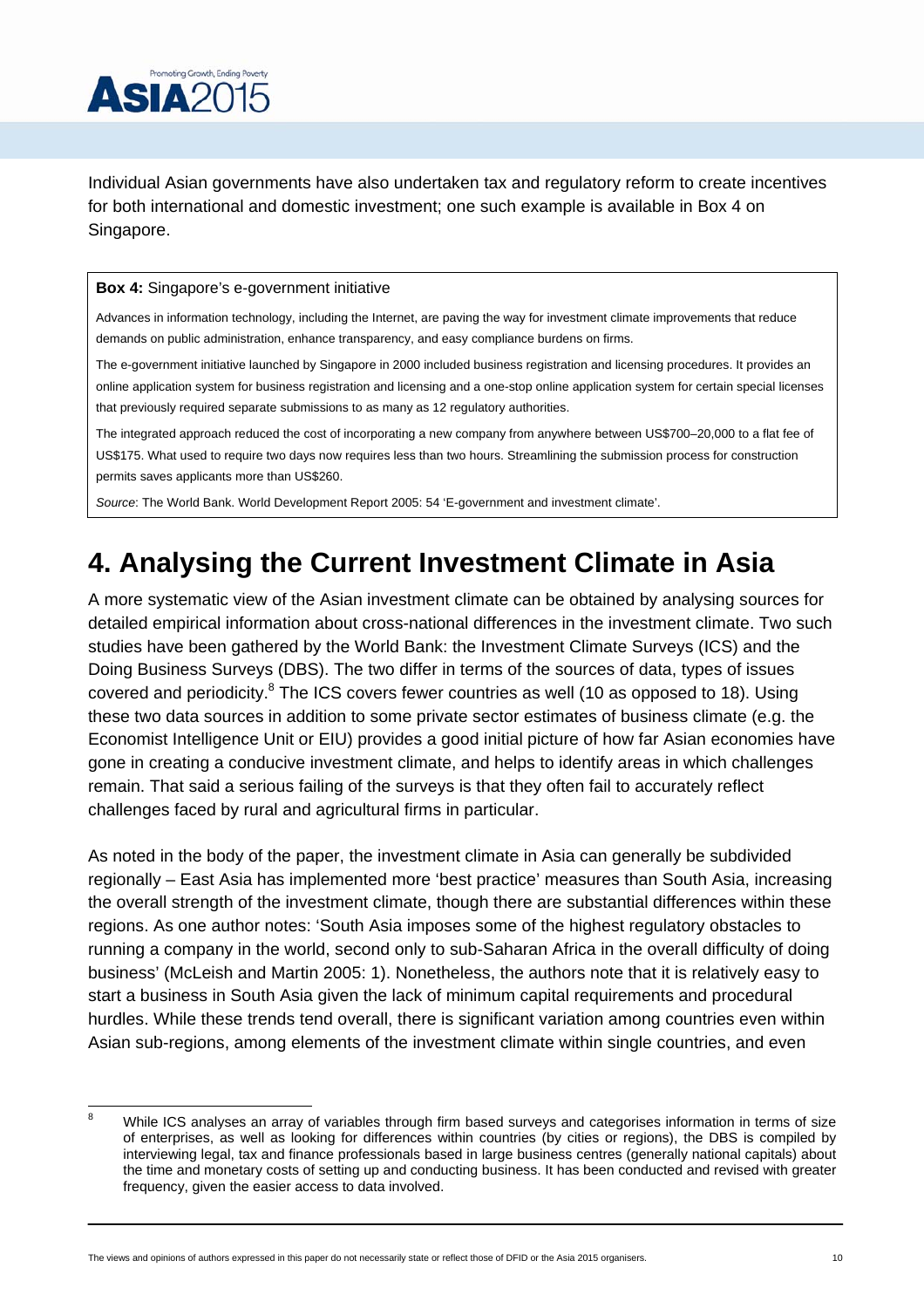

variation within regions of single countries, as the below graphic on the investment climate within Chinese cities demonstrates (Figure 2).

As such, the remainder of this section attempts to categorise countries along investment climate issues (economic and political risk, rule of law, infrastructure, etc.) so as to get a better picture of the investment climate in Asia as a whole.





# **4.1. Governance**

### 4.1.1. Economic and Political Stability

While the introductory section demonstrated that macroeconomic and political uncertainty were strong drivers of negative perceptions of the investment climate, in most of Asia, these two elements of the investment climate play a less central role. None of the firms thought that policy uncertainty was the largest problem in the countries surveyed, though macroeconomic instability was the top concern in Indonesia and the Philippines.<sup>9</sup>

As is demonstrated in Figure 3, there is substantial variation in the perception of macroeconomic and political instability among Asian countries covered in the ICS. Both variables are of the largest concern in Indonesia,<sup>10</sup> and are notably lower in both India and China. One interesting note is that larger Chinese firms (250+ employees) more often said that economic and regulatory policy uncertainty were a major or very severe obstacle to business than other types of firms. There was little variation among sectors. The same was true to a lesser degree for India, though those in the garment and textile sectors were considerably more concerned about such risks.

<sup>-&</sup>lt;br>9 <sup>9</sup> Countries included were Bangladesh, Cambodia, China, India, Indonesia, Pakistan, Philippines and Sri Lanka.<br><sup>10</sup> Disaggregated data is not available for Indonesia by firm size or sector.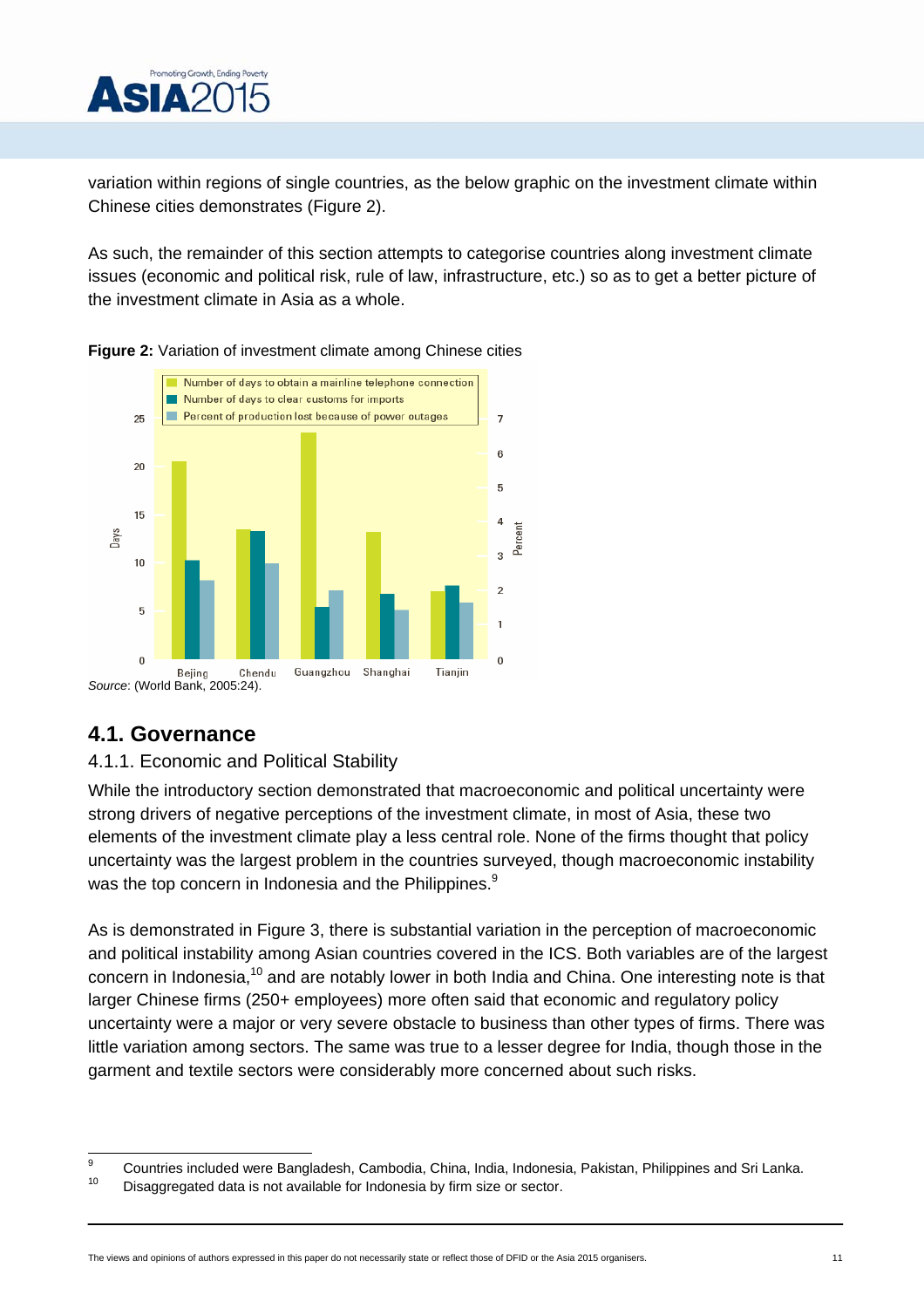



### **Figure 3:** Percentage of firms reporting political or economic risk as impediment to business

*Source*: Compiled from World Bank Investment Climate Surveys.

Interestingly, according to the Economist Intelligence Unit (EIU) which looks at such issues from perspective more oriented towards international investors, the risk in Indonesia is thought to be less than that in Pakistan and China, for example. Additionally, it is worth noting that political stability and government effectiveness is consistently thought to be a significantly larger problem across Asia than macroeconomic risk, with the exception of Japan.



**Figure 4:** Economic and Political Stability as measured by the EIU

### 4.1.2. Rule of Law

Figure 5 attempts to compare Asian economies across corruption, crime theft and disorder, anticompetitive practices, and the strength of the judicial system (where a higher indicator shows confidence in the judicial system – in contrast to the rest of the indicators). Confidence in the judicial system is pronounced in China, India, Indonesia, the Philippines and Sri Lanka. In India confidence in the judiciary was markedly different between foreign and domestic investors, as the former had greater faith in the judicial system to enforce their claims (71 per cent as opposed to 56 per cent). In China both domestic and international firms had about 80 per cent confidence in the judicial system. There is little indication in the surveys whether perception of rule of law varies among small and rural investors, who may have heightened concerns about the arbitrariness of local systems of justice.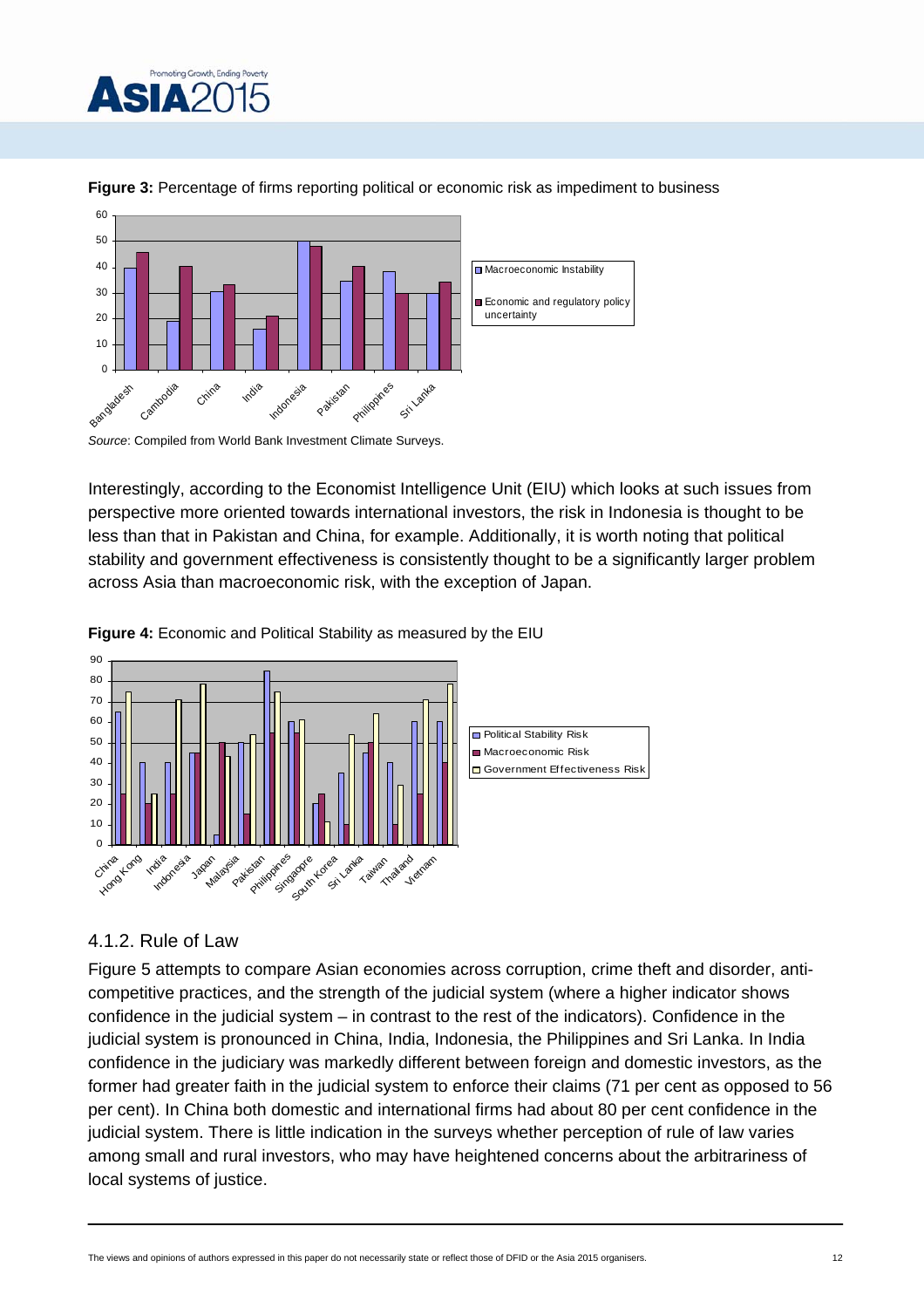



**Figure 5:** Percentage of firms reporting rule of law as an impediment to business in Asia

*Source*: Compiled from World Bank Investment Climate Surveys.

Also notable from Figure 5 is that the perception of corruption is much higher in Bangladesh and Cambodia than in the other Asian countries surveyed. This is consistent with Transparency International's (TI) Corruption Perception Index, which ranks these two countries last (Bangladesh and Chad tie for most corrupt) and 130 out of 158, respectively. Pakistan is perceived as significantly more corrupt under TI's indicators: 144 out of 158.<sup>11</sup> Similarly, the perception of anticompetitive practices and crime, theft and disorder in Bangladesh and Cambodia are higher than in other countries by some margin.

### 4.1.3. Tax and Regulations

The metrics for analysing regulations in Asia are best analysed by looking at results from the Doing Business Survey, which covers a wide array of Asian countries. Tables 2, 3 and 4 present selected information from the DBS according to region. It is interesting to note that within South Asia, it is more difficult on some metrics to do business in India than in Bangladesh, in contrast with the statistics above.

### **Table 2:** Doing business in South Asia

|                                        | <b>Bangladesh</b> | India | <b>Pakistan</b> | Sri Lanka |
|----------------------------------------|-------------------|-------|-----------------|-----------|
| Starting a business (days)             | 35                |       | 24              | 50        |
| Dealing with licenses (days)           | 185               | 270   | 218             | 167       |
| Registering Property (days)            | 363               | 67    | 49              | 63        |
| Paying taxes (hours)                   | 640               | 264   | 560             |           |
| Trading across borders (export/import) | 35/57             | 36/43 | 33/39           | 25/27     |
| Closing a business (years)             | 4.0               | 10.0  | 2.8             | 2.2       |

*Source*: Compiled from World Bank Doing Business Surveys.

 $11$ 11 2005 Corruptions Perception Index available on www.transparency.com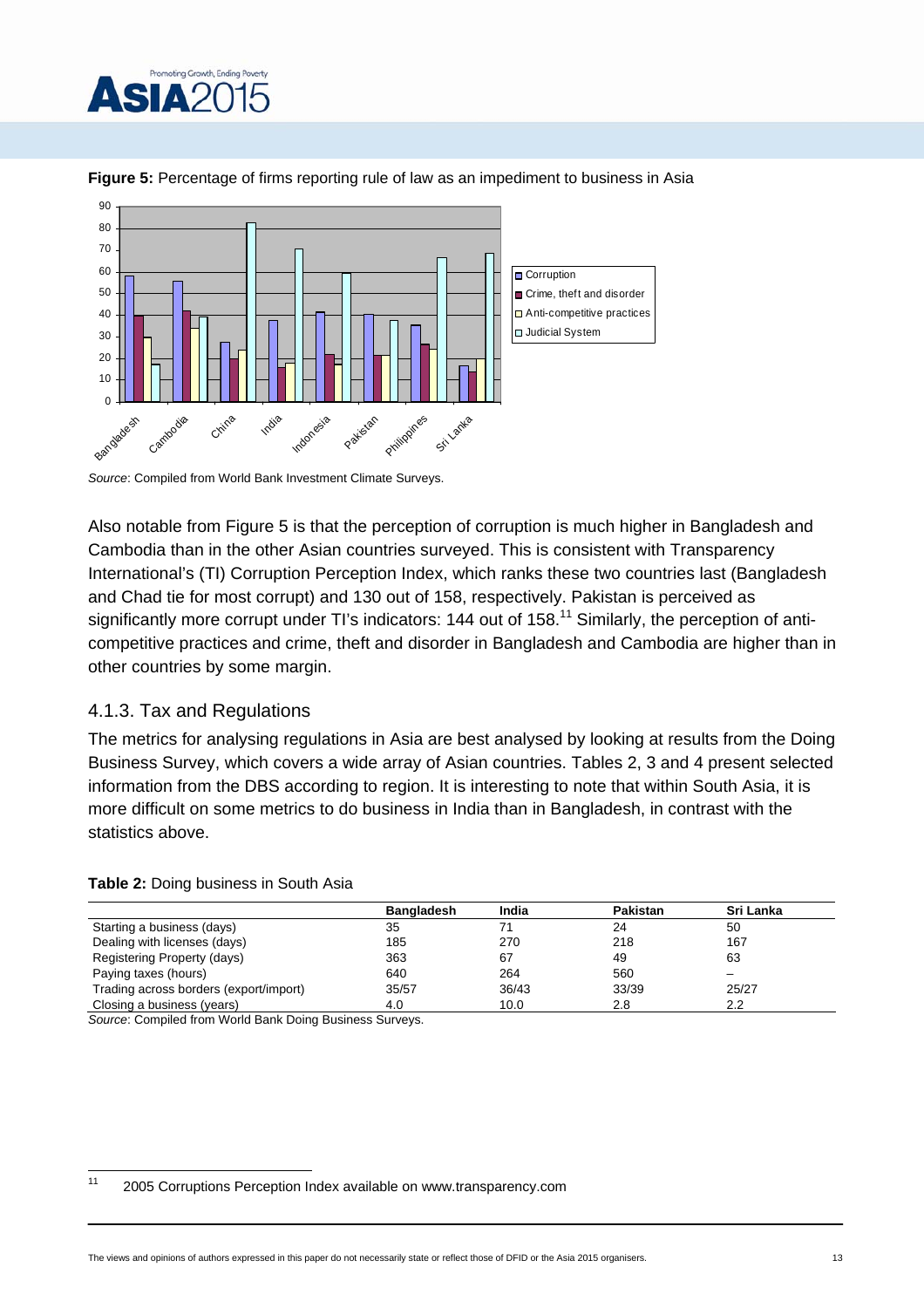

Table 3 focusing on South-east Asia demonstrates that while it is easier to start and close a business in Malaysia and Thailand than elsewhere in the region, it can still take a significant amount of time to process a license, and few gains are made on import and export days. Singapore's performance on such indices stands out – as do the tax statistics for Vietnam, where there are 44 types of payment and it takes more than 1,000 hours to pay taxes.

| Table 3: Doing business in South-east Asia |  |
|--------------------------------------------|--|
|--------------------------------------------|--|

|                                        | Cambodia | <b>Indonesia</b> | <b>Malavsia</b> | <b>Philippines</b> | Singapore | Thailand | Vietnam |
|----------------------------------------|----------|------------------|-----------------|--------------------|-----------|----------|---------|
| Starting a business (days)             | 86       | 151              | 30              | 48                 | 6         | 33       | 50      |
| Dealing with licenses (days)           | 247      | 224              | 281             | 197                | 129       | 147      | 143     |
| Registering property (days)            | 56       | 42               | 143             | 33                 | 9         |          | 67      |
| Paying taxes (hours)                   | 97       | 560              | -               | 94                 | 30        | 52       | ∣.050   |
| Trading across borders (export/import) | 43/55    | 25/30            | 20/22           | 19/22              | 6/8       | 23/25    | 35/36   |
| Closing a business (years)             |          | 5.5              | 2.2             | 5.7                | 0.8       | 2.7      | 5.0     |

*Source*: Compiled from World Bank Doing Business Surveys.

The following group of East Asian countries and territories represent a mix of high income countries and developing countries, and generally doing business in this region seems easier than in most of South or South-east Asia (with the exception of Singapore). China's metrics are comparable to Sri Lanka's and still some ways from South-east Asian countries such as Malaysia or Thailand, as well as most other East Asian comparisons.

### **Table 4:** Doing business in East Asia

|                                        | China | <b>Hong Kong</b> | Japan | Korea | Taiwan |
|----------------------------------------|-------|------------------|-------|-------|--------|
| Starting a business (days)             | 48    |                  | 31    | 22    | 48     |
| Dealing with licenses (days)           | 363   | 230              | 87    | 60    | 235    |
| Registering Property (days)            | 32    | 83               | 14    |       |        |
| Paying taxes (hours)                   | 584   | 80               | 315   | 290   | 296    |
| Trading across borders (export/import) | 20/24 | 13/16            | 11/11 | 12/12 | 14/14  |
| Closing a business (years)             | 2.4   | 1.1              | 0.6   | ∣.5   | 0.8    |

*Source*: Compiled from World Bank Doing Business Surveys.

The ICS also provides information about the role of tax rates and administration, as well as adding some information about business customs, licensing and permits. In Figure 6, Pakistan and Bangladesh appear in particular to have difficult investment climates; tax rates are considered to be a greater burden in China than in India, as are customs and business licensing requirements. This illustrates that the perceptions are slightly different from those obtained through interviewing tax, legal and business specialists in capital cities (the data source for the DBS).

The information from the EIU has findings closer to that of the DBS in terms of the India /China comparison, suggesting that the different perceptions could come from foreign versus domestic perspectives on tax and regulation. The complete EIU risk rankings are shown in Figure 7.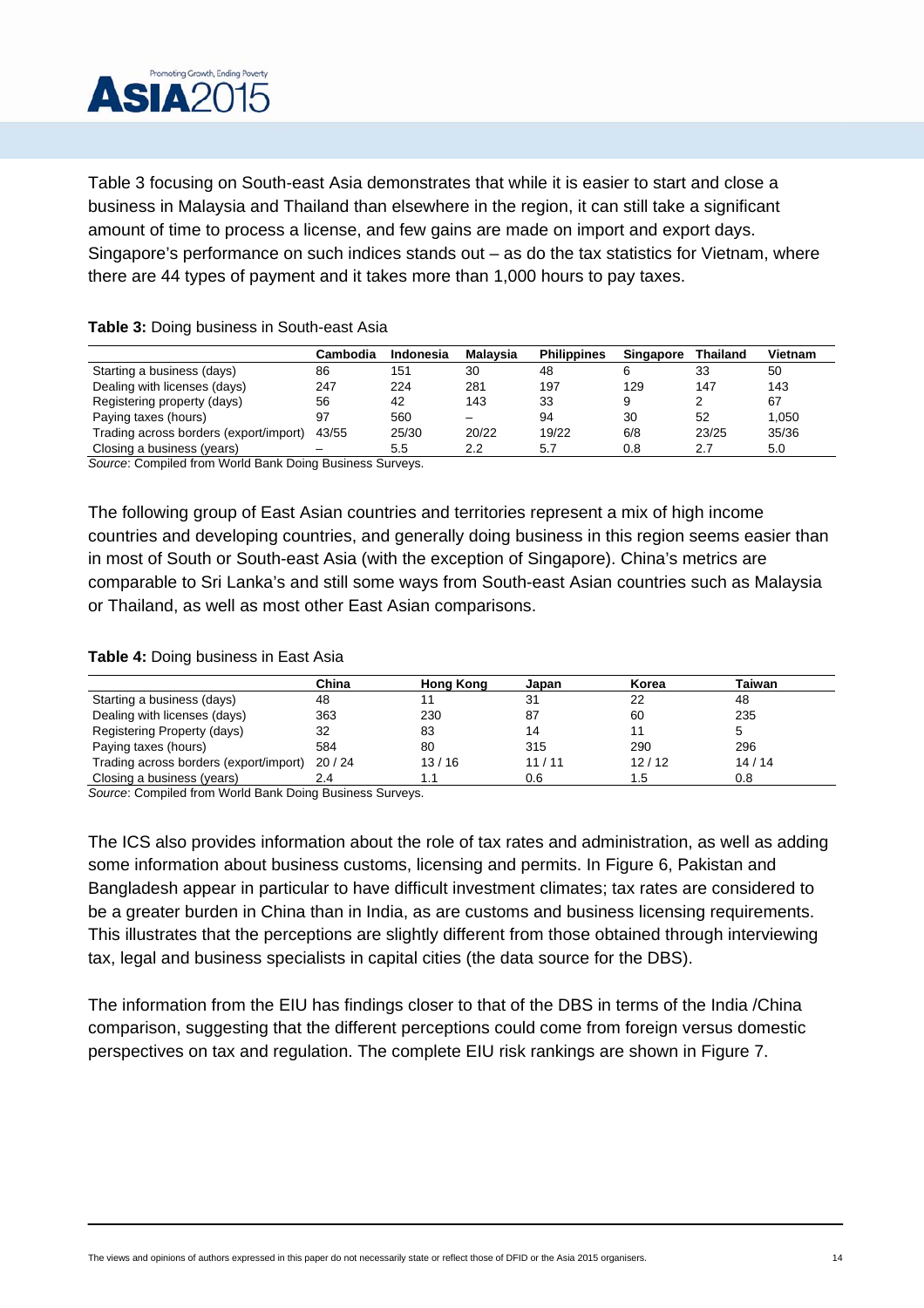



**Figure 6:** Firms reporting tax or regulatory issues as an impediment to business in Asia

*Source*: Compiled from World Bank Investment Climate Surveys.



**Figure 7:** Tax policy and foreign trade risk in Asia

*Source*: Economist Intelligence Unit.

### 4.1.4. Labour Policies

Labour policies impacting the investment climate can be broadly broken into two categories: indicators of skills and diversity of the workforce, and the extent to which the labour market is flexible in terms of regulations to hire and fire. As suggested in a previous section, the second set of labour market indicators are more easy for the government to directly, and quickly, impact. In terms of market flexibility, a difference is again detectable between South Asia and East/Southeast Asia. According to the DBS, within South Asia, average hiring costs are 5.1 per cent of salary and firing costs are equivalent to 75 weeks of wages. In East/South-east Asia, hiring costs as slightly more (8.8 per cent of salary), but firing costs are significantly lower at 44 weeks of wages on average. That said the firing costs in China are as high as South Asia, at 90 weeks of wages, with an extraordinarily high 30 per cent salary cost to hire. The DBS 'rigidity of employment index' (the average of difficulty of hiring index, rigidity of hours index and difficulty of firing index) is compared for some key economies in Table 5.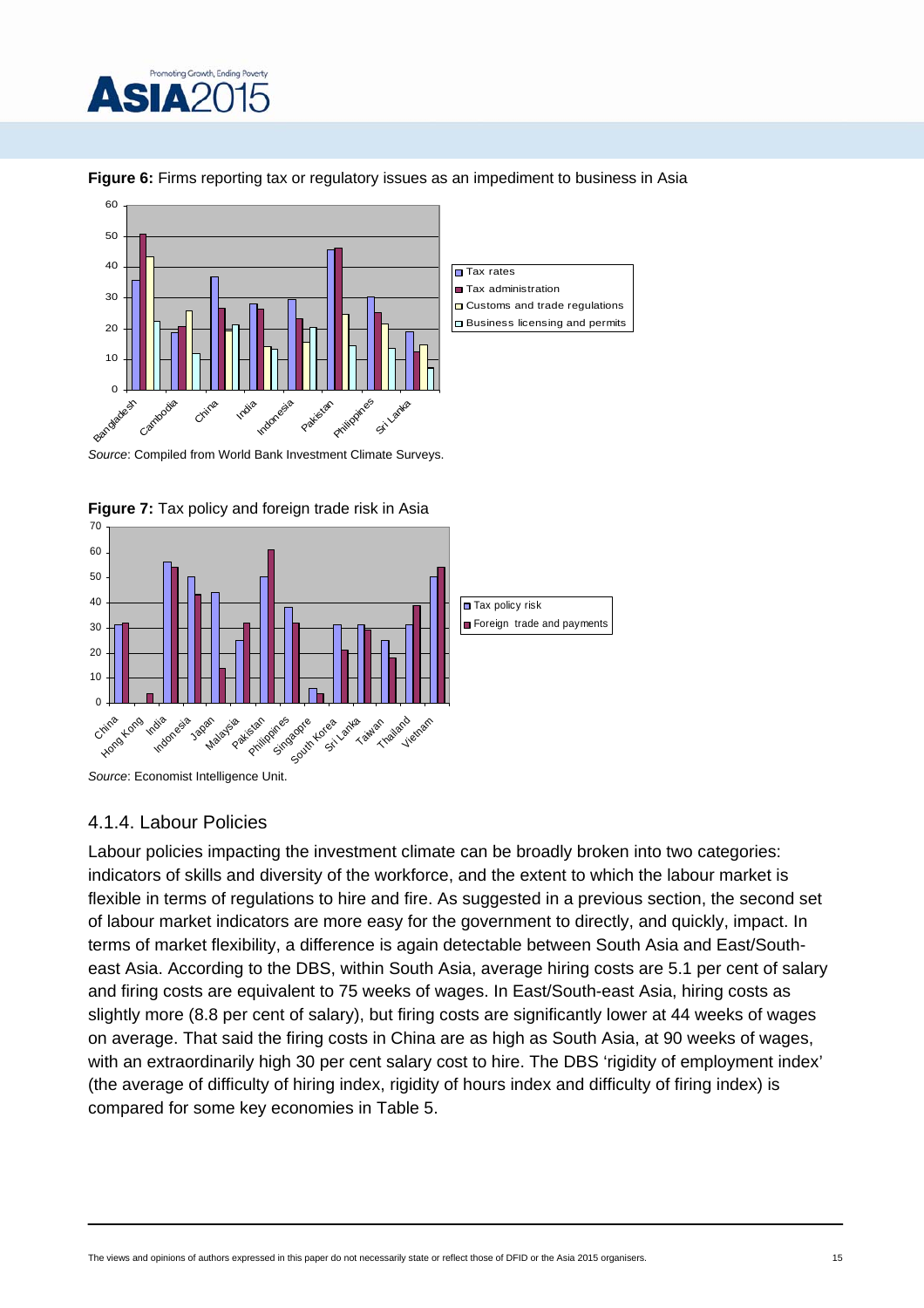

|            | <b>Rigidity of employment index</b> |
|------------|-------------------------------------|
| Bangladesh | 24                                  |
| China      | 30                                  |
| India      | 62                                  |
| Indonesia  | 57                                  |
| Malaysia   | 10                                  |
| Thailand   | 18                                  |
| Vietnam    | 51                                  |

#### **Table 5:** Labour flexibility in selected Asian economies

*Source*: Compiled from World Bank Doing Business Surveys.

The ICS survey gives a blended view of these two types of labour policies for surveyed countries: interestingly, more firms are concerned about skills and education of workers in China than in other countries surveyed by a significant margin. Even more interesting is that a higher percentage of domestically owned firms cite this as a major or severe obstacle to doing business than do international investors.

**Figure 8:** Firms reporting labour regulations or skills as an impediment to business in Asia



*Source*: Compiled from World Bank Investment Climate Surveys.

Additional information on the social indicators of labour policies can be obtained through the ICS. Table 6 categorises skills and social indicators of labour across several economies. Notice that the level of training provided in China is much higher than in other economies, and that Pakistan is the only country to provide figures on the role of women in senior management.

|             | <b>Females in senior</b><br>management (%) | <b>Firms offering</b><br>formal training (%) | <b>Workers receiving</b><br>training (%) | Unionisation (%) | <b>Production days</b><br>lost to strikes |
|-------------|--------------------------------------------|----------------------------------------------|------------------------------------------|------------------|-------------------------------------------|
| Bangladesh  |                                            |                                              | 33                                       |                  | 0.3                                       |
| China       |                                            | 85                                           | 48                                       | 66               | 0.3                                       |
| India       |                                            | $\overline{\phantom{0}}$                     |                                          | 62               |                                           |
| Indonesia   |                                            | 24                                           |                                          | 43               |                                           |
| Pakistan    | 3.2                                        |                                              | 36                                       |                  | 0.6                                       |
| Philippines |                                            | 22                                           | 27                                       | 12               | 0.8                                       |

*Source*: Compiled from World Bank Investment Climate Surveys.

Finally, the EIU provides a metric of labour market risk, showing that risk is highest in Vietnam and Indonesia; labour market risk in China and India is high and identical.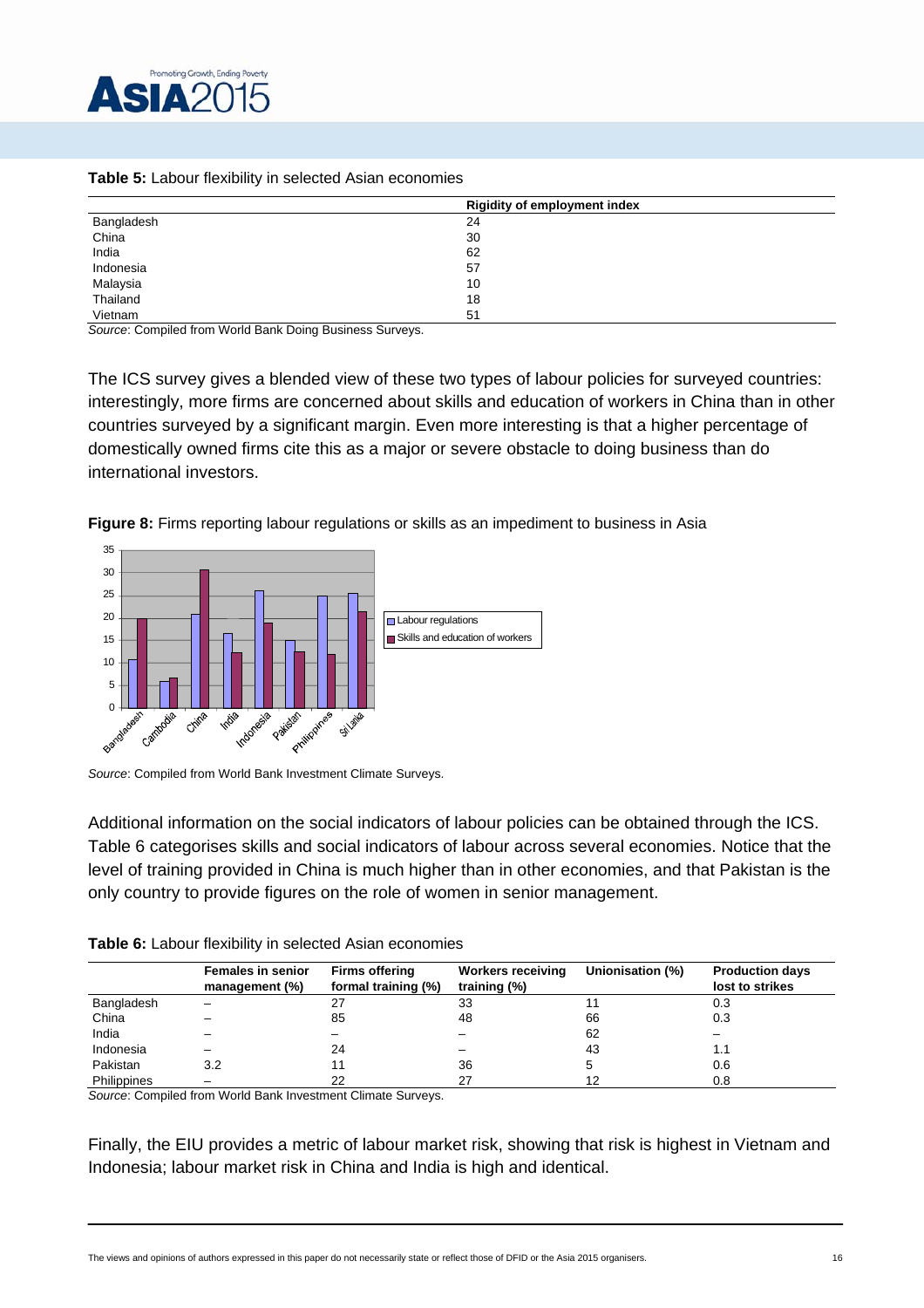

**Figure 9:** Labour market risk in Asia



# **4.2. Infrastructure**

### 4.2.1. Infrastructure Constraints

Infrastructure constraints in South Asia are perceived to be significantly more severe than in Southeast and East Asia. The data for Bangladesh in particular is striking: the ICS reports that the delay in obtaining an electrical connection in Bangladesh is 80 days and electrical outages are reported nearly 250 days a year. The time to obtain an electrical licence in India is even longer (82 days), though no data is available on the degree of power outages. These statistics are less severe, though still concerning, in other South Asian states. Comparative statistics on South Asia are available in the Table 7.

| <b>Table 7:</b> Infrastructure constraints in South Asia |  |  |  |
|----------------------------------------------------------|--|--|--|
|----------------------------------------------------------|--|--|--|

|                                           | <b>Bangladesh</b> | India | <b>Pakistan</b> | Sri Lanka |
|-------------------------------------------|-------------------|-------|-----------------|-----------|
| Electrical connection (days to establish) | 80                | 82    | 33              | 65        |
| Electrical outages (days)                 | 249               |       | 15              |           |
| Value lost to outages (% of sales)        | 3.3               | 9.0   | 5.4             |           |
| Water connection (days to establish)      | 32                |       | 5               | 12        |
| Value lots to failures (% of sales)       | 150               | 87    | 25              | 63        |
| Telephone outages (days)                  |                   | 64    | 42              | 75        |
| Value lost to outages (% of sales)        | 70                | 62    | 34              | 68        |
| Firms that own/share a generator          | 31                | 36    | 18              | 29        |

*Source*: Compiled from World Bank Investment Climate Surveys.

Figure 10 demonstrates that electricity is thought to be by far the largest constraint to business in Asia (note that the problem is perceived to be more acute in China than in India). Though no data is available for China on days of electrical outages, a significantly smaller percentage of sales are said to be lost through electrical outages (1.9 per cent).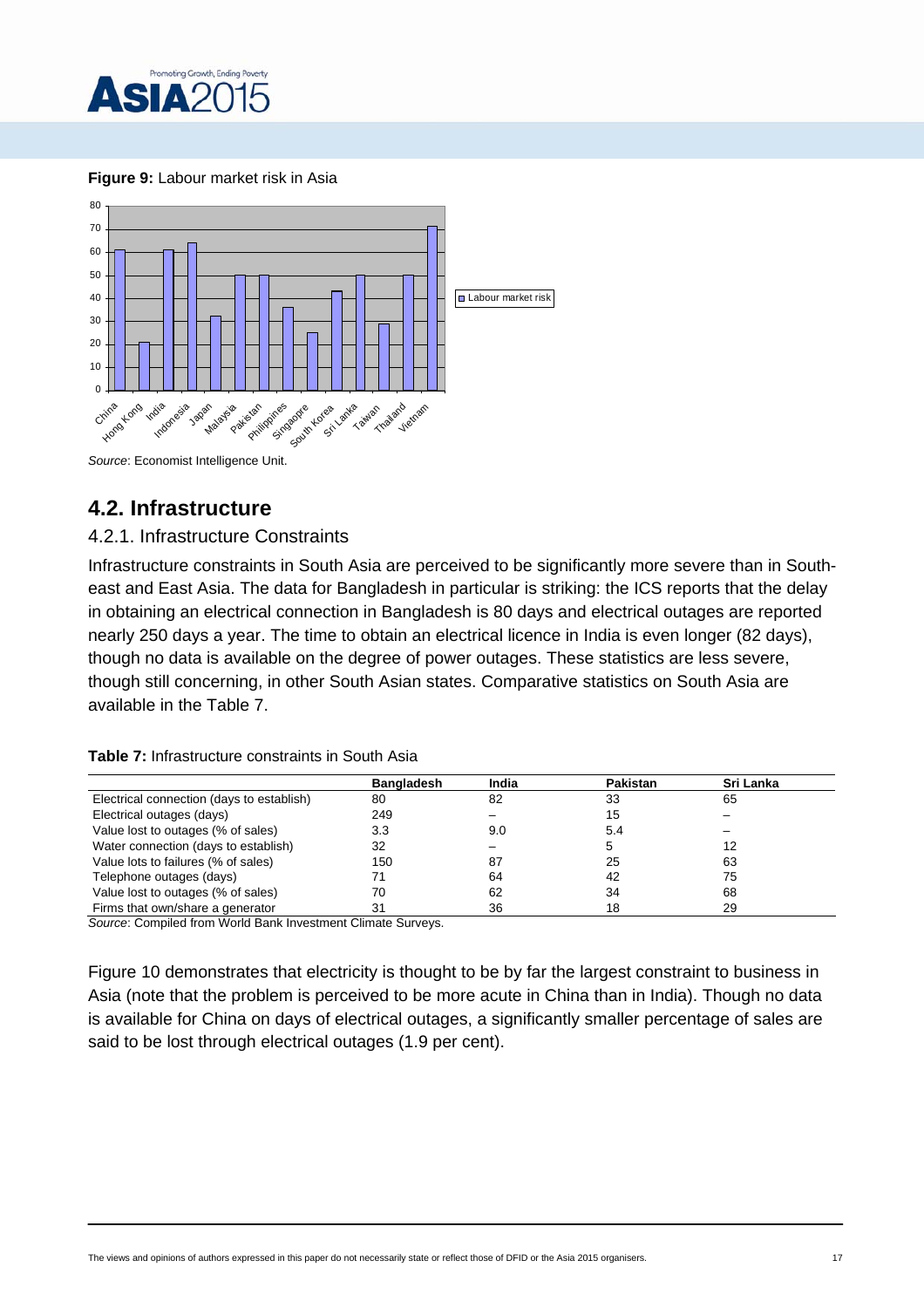



**Figure 10:** Firms reporting infrastructure as an impediment to business in Asia

### 4.2.2. Finance

Access to finance in Asia depends both on country and industries, and there is a large amount of information about such constraints in the Asian context. First, the ICS provides descriptive information about the availability and efficiency of finance in various countries (shown in Table 8).

|             | New finance from<br>internal funds (%) | New investment<br>from banks (%) | Firms with an<br>overdraft facility (%) | <b>Collateral needed</b><br>for a loan $(\%)$ | Days to clear a<br>cheaue |
|-------------|----------------------------------------|----------------------------------|-----------------------------------------|-----------------------------------------------|---------------------------|
| Bangladesh  | 60                                     | 30                               | 66                                      | 95                                            | 2.9                       |
| China       |                                        | 36                               | 24                                      | 85                                            | 4.5                       |
| India       |                                        |                                  | 58                                      | 101                                           | 11.1                      |
| Indonesia   | 42                                     | 16                               | 20                                      | 116                                           | 14.3                      |
| Pakistan    | 58                                     |                                  | 23                                      | 72                                            | 1.9                       |
| Philippines | 58                                     | 13                               | 31                                      | 61                                            |                           |

**Table 8:** Access to finance in selected Asian economies

*Source*: Compiled from World Bank Investment Climate Surveys.

These statistics, however, obscure significant differences in access to credit across size of businesses and sectors. Table 9, shows the collateral needed and overdraft statistics for the same countries by size of firm.<sup>12</sup>

| Table 9: Access to finance in selected Asian economies, by firm size |
|----------------------------------------------------------------------|
|----------------------------------------------------------------------|

|             | Firms with an overdraft facility (%) |               |       | Collateral needed for a loan (%) |               |       |
|-------------|--------------------------------------|---------------|-------|----------------------------------|---------------|-------|
|             | <b>Small</b>                         | <b>Medium</b> | Large | Small                            | <b>Medium</b> | Large |
| Bangladesh  | 53                                   | 69            | 72    | 80                               | 98            | 97    |
| China       |                                      | 23            | 39    | 98                               | 85            | 82    |
| India       | 52                                   |               | 90    | 100                              | 99            | 110   |
| Pakistan    | 16                                   | 40            | 58    | 76                               | 68            | 64    |
| Philippines | 19                                   | 44            | 45    | 62                               | 55            | 69    |

*Source*: Compiled from World Bank Investment Climate Surveys.

 $12$ No information is available for Indonesia by firm size.

*Source*: Compiled from World Bank Investment Climate Surveys.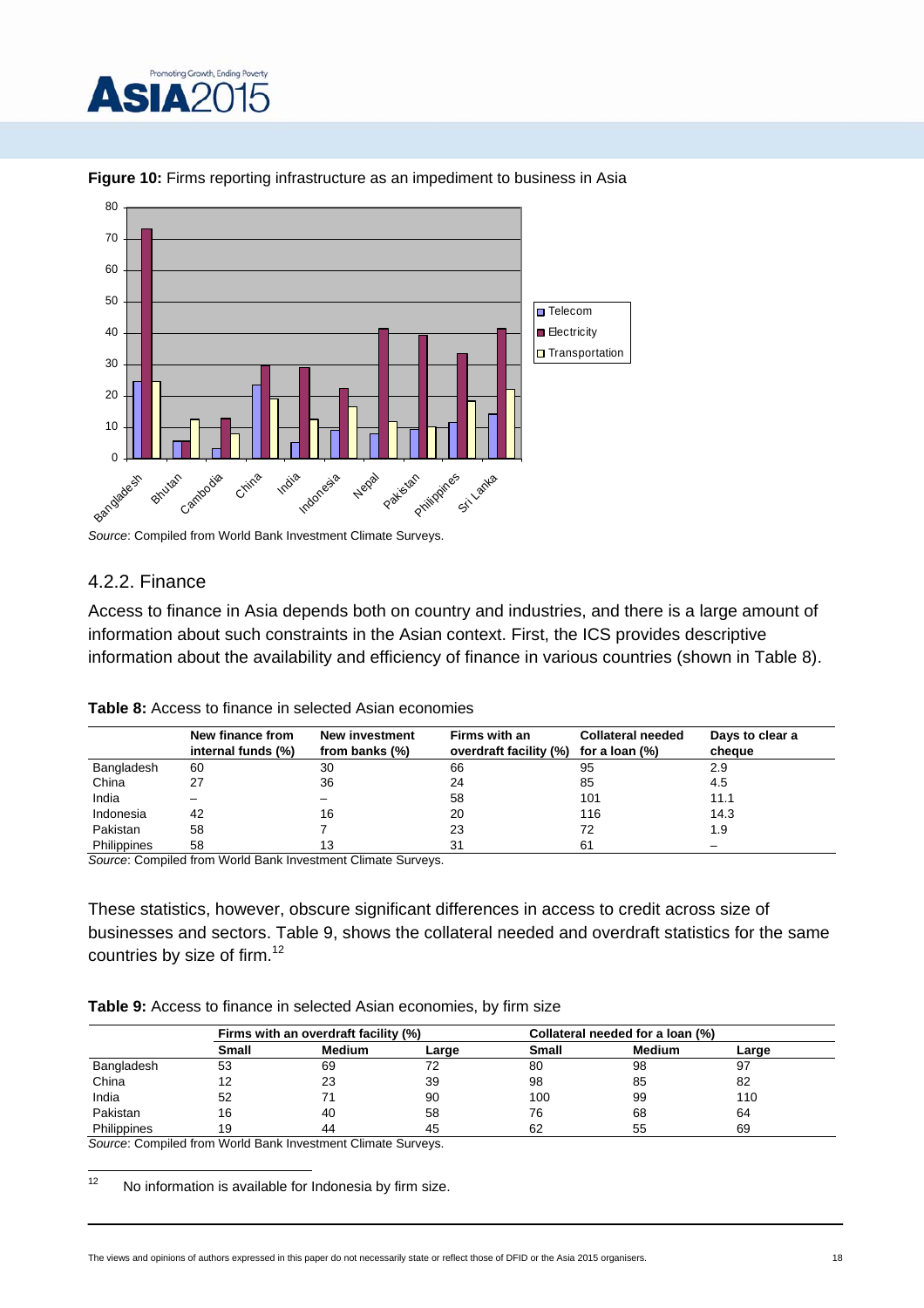

As Table 9 shows, small firms face obstacles in almost all countries to accessing an overdraft, and in many cases, collateral rates are higher for small firms than in medium and large firms. More broadly, the firm perception surveys from the ICS provide a sense of the overarching constraint of finance to the country: cost and access to financing are particularly problematic in Bangladesh and Pakistan.

**Figure 11:** Access to and cost of financing



*Source*: Compiled from World Bank Investment Climate Surveys.

# **5. Ways Forward**

This paper has served to review the concept of the investment climate as well as the information available on the current practice in Asia. This section attempts to draw from this analysis, and suggests several ways forward both for governments and for partnerships regionally and internationally.

First, it is worth noting that while much of the discussion about the investment climate focuses on the growth benefits that can be derived from investment climate reform, little attention is generally paid to the financial and political costs of reform. Though Asian governments may desire to reform the investment climate, there are often political economy constraints to doing so, given the nature of reforms. As was mentioned in the discussion of centralised versus decentralised investment climate policy, the investment climate in many countries has traditionally been determined through a process of aggregation of individual policies, which may stem from governments' efforts to prioritise particular sectors or regions. As such, interests in maintaining the status quo may be enhanced by entrenched preferences among corporate actors or local and regional governments which benefit from current arrangements. Therefore, the process of migrating to a centralised investment climate policy framework, or revising individual aspects which depress pro-poor growth, is often very difficult for governments. While there are no easy methods to solving this problem (perhaps especially in democracies where the electoral prospects of governments may be tied to maintaining support from key constituents), policies can be designed in coordination with such actors to ensure that the process of transition is more easily accomplished. Additionally, governments can utilise data on likely benefits from such reform (e.g. incremental growth rates) to facilitate change.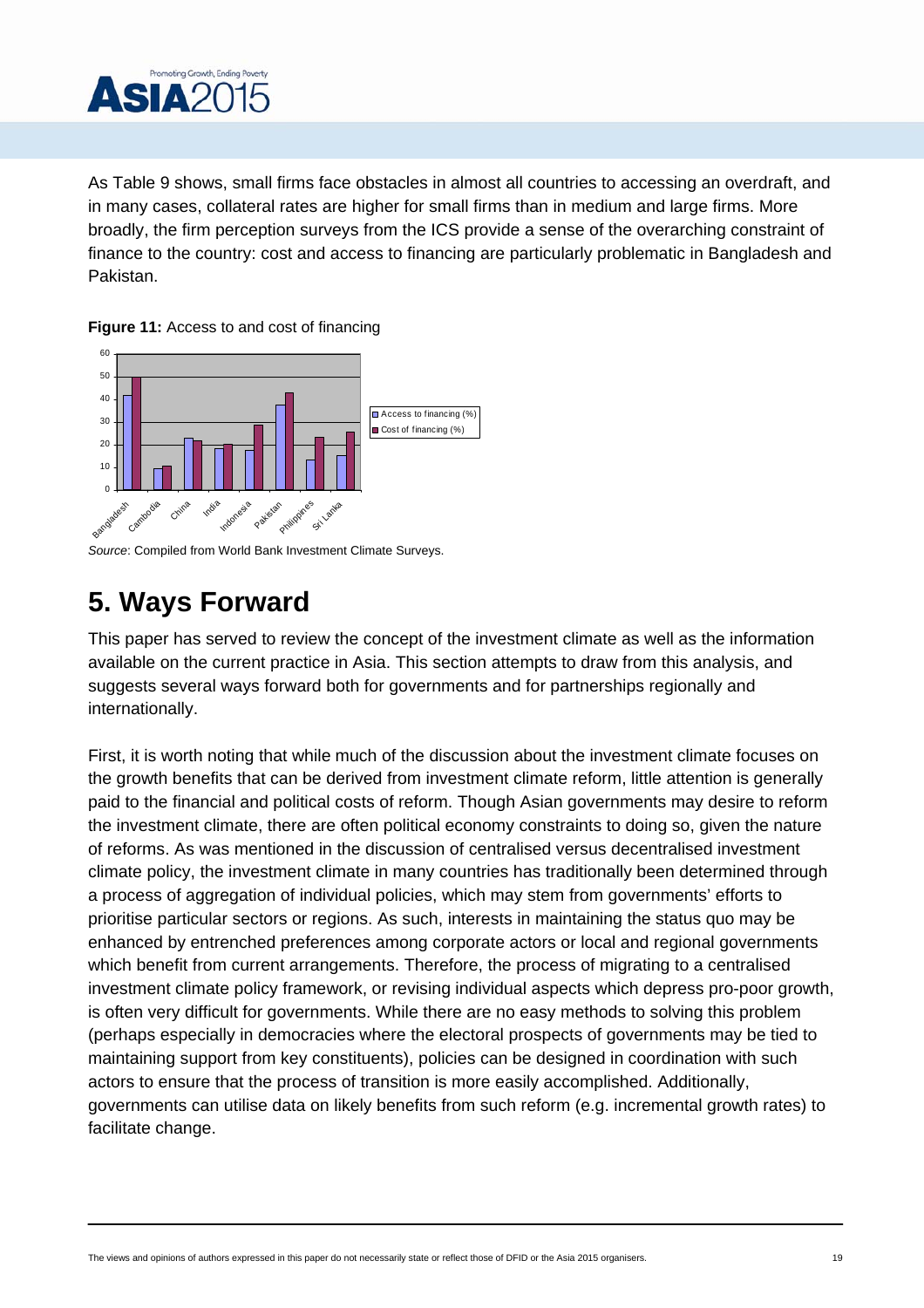

Thus, while prioritisation of reform must be determined by individual governments based both on needs identified through firm level data and political analyses of costs and benefits of reform, the evidence reviewed in this paper demonstrates that there are two areas in which most Asian governments would benefit from focusing reform efforts: encouraging investment in infrastructure and reducing the regulations which increase the time costs of doing business. Additionally, given that the Asian region has demonstrated that high levels of growth are possible without implementing a full investment climate reform programme, it is important that interventions be selected to facilitate pro-poor growth. This means in particular investigating the legal, land and regulatory constraints faced by agricultural and rural enterprises, as many of the region's poor people live in so-called 'lagging regions' which tend to be predominantly rural and driven by agricultural industries. This is equally true for those countries where growth rates have underperformed the regional average.

Achieving such goals requires government initiatives as well as regional and international efforts. Outlined below are some of the general ways in which regional and international efforts can contribute.

- As mentioned previously, international organisations have thus far been instrumental in providing high quality micro level data about constraints to business climates in many Asian countries. Given this data, international institutions can seek to engage with Asian governments to help in assessing the costs and benefits of each government's proposed reform programmes and doing further work on the growth elasticities on individual elements of the investment climate. Additional means of pragmatically helping to implement reform include providing suggestions about how to facilitate national discussions with important stakeholders; suggestions which should be derived from experiences in other countries and regions.
- In line with the above, it would be useful for Asian governments to discuss such successful reform processes with one another. International institutions (especially those with a regional mandate such as the Asian Development Bank) can facilitate meetings designed to encourage such interaction and knowledge sharing. To some extent, promoting regional links in other topic areas (such as trade) will naturally facilitate a greater harmonisation of key aspects of the investment climate – such as regulatory regimes. International partners can therefore facilitate these opportunities by reviewing their bilateral, regional and multilateral trade partnerships with Asia for matters in which regional cooperation can occur, including simplifying rules of origin under regional preference schemes.

Some specific suggestions on a future agenda for action derived from these points include:

• In the context of agriculture and the investment climate in rural areas to enhance pro-poor growth, greater efforts could be made to reform public expenditures that favour the large land owners, such as subsidised groundwater extraction for irrigation. Additionally, efforts must be made to enable a gradual transition to high value crops, a more diversified agriculture and broader employment opportunities for poor people. Finally, there is a need to strengthen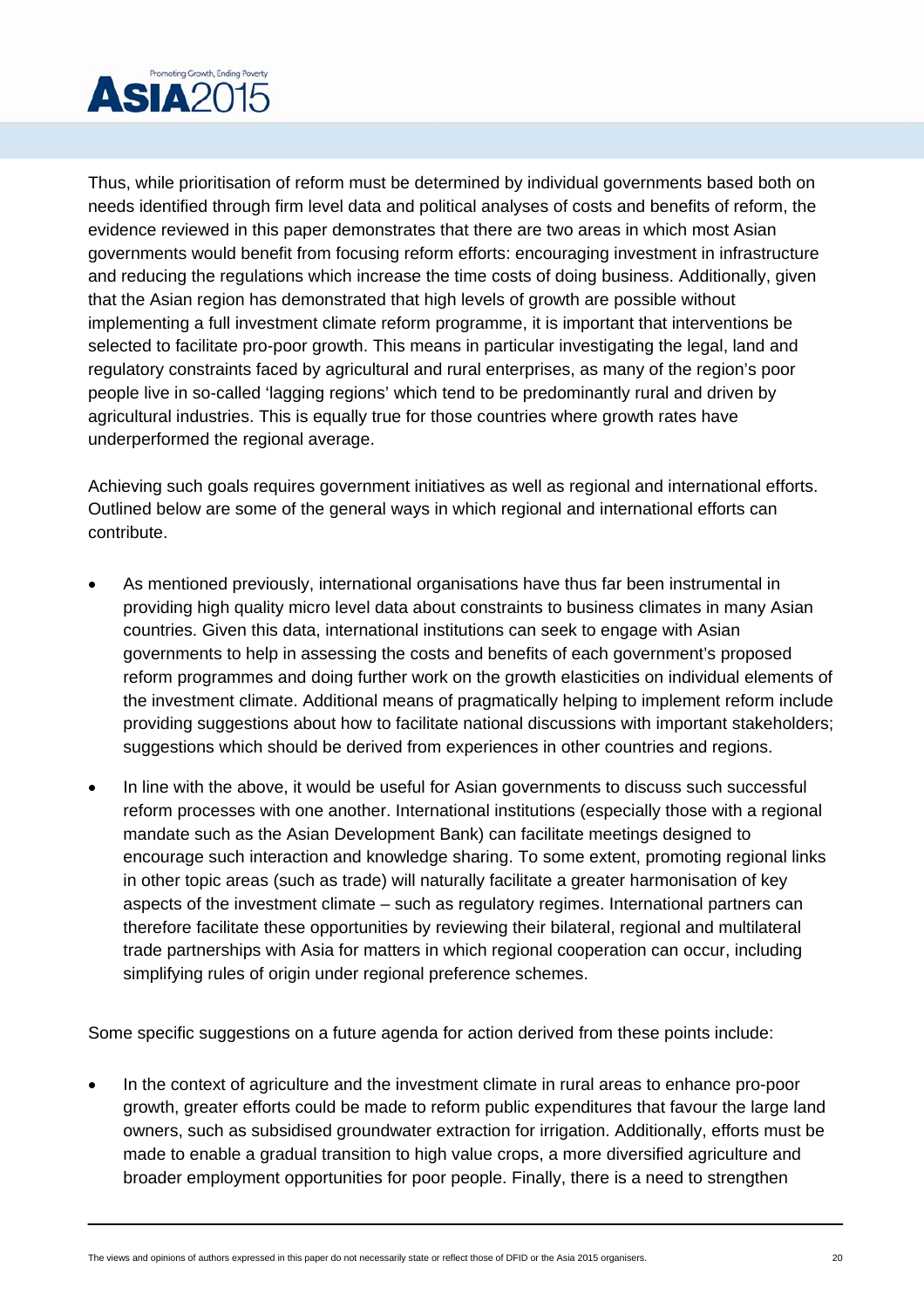

policies and institutions and deploy economic, legal and social instruments to tackle resource degradation which compromises the efficiency and sustainability of resource use. International agencies must, in turn, be willing to dedicate a greater degree of resources to rural and agricultural programmes.

- More must be done to scale up work on competition policy including building capacity of governments to conduct competition assessments and analyse the impact of regulations on key sectors of the economy. Additionally, analysis and revision of commercial laws that have adverse impacts on business competition should be supported.<sup>13</sup>
- Additional analysis of financial constraints to investment should be undertaken. The UK Department for International Development (DFID) and the World Bank are initiating work on access to finance by conducting surveys of access to finance to underpin policy reform and commercial innovation in Asia. This work is being carried out to date in India, Bangladesh and Pakistan and could be expanded.
- DIFD is planning to set up a Regulatory Impact Analysis unit in the Bangladeshi central government, in an attempt to implement better regulatory systems at the national level. Such measures are also needed at the regional level and in other countries.
- A more effective and systematic public-private dialogue process should be encouraged to engage the private sector's help in improving public policy for private sector development in the region. DFID and the World Bank are, for example, organising an international workshop in Paris on this subject in February.

# **Bibliography**

Asian Development Bank (2005) *Asian Development Outlook 2005*, Manila: ADB

- Castanhar, J.C. (2003) 'Fiscal Federalism in Brazil: Historical trends, present controversies and future challenges', presented at the *VIII International Congress on State Reform and Public Administration in Latin America and the Caribbean*, Panama: 28–31 October
- DFID (2005a) *Working with the Private Sector to Eliminate Poverty*, London: DFID
- DFID (2005b) *Productivity Growth for Poverty Reduction: Our Approach to Agriculture*, London: DFID
- Dollar, D., Hallward-Driemeier, M. and Mengistae, T. (2003) *Investment Climate and Firm Performance in Developing Economies*, London School of Economics STICERD Working Paper
- Ellis, K. (2005) 'Increasing Access to Financial Services,' presented at the Commonwealth Finance Ministers Meeting. Barbados, 18–20 September
- Hallward-Driemeier, M. (2003) *Do Bilateral Investment Treaties Attract Foreign Direct Investment? Only a Bit…and They Could Bite*, World Bank Research Working Paper 3121, Washington DC: The World Bank

<sup>13</sup> DFID is undertaking such actions in the context of Bangladesh.

The views and opinions of authors expressed in this paper do not necessarily state or reflect those of DFID or the Asia 2015 organisers. 21